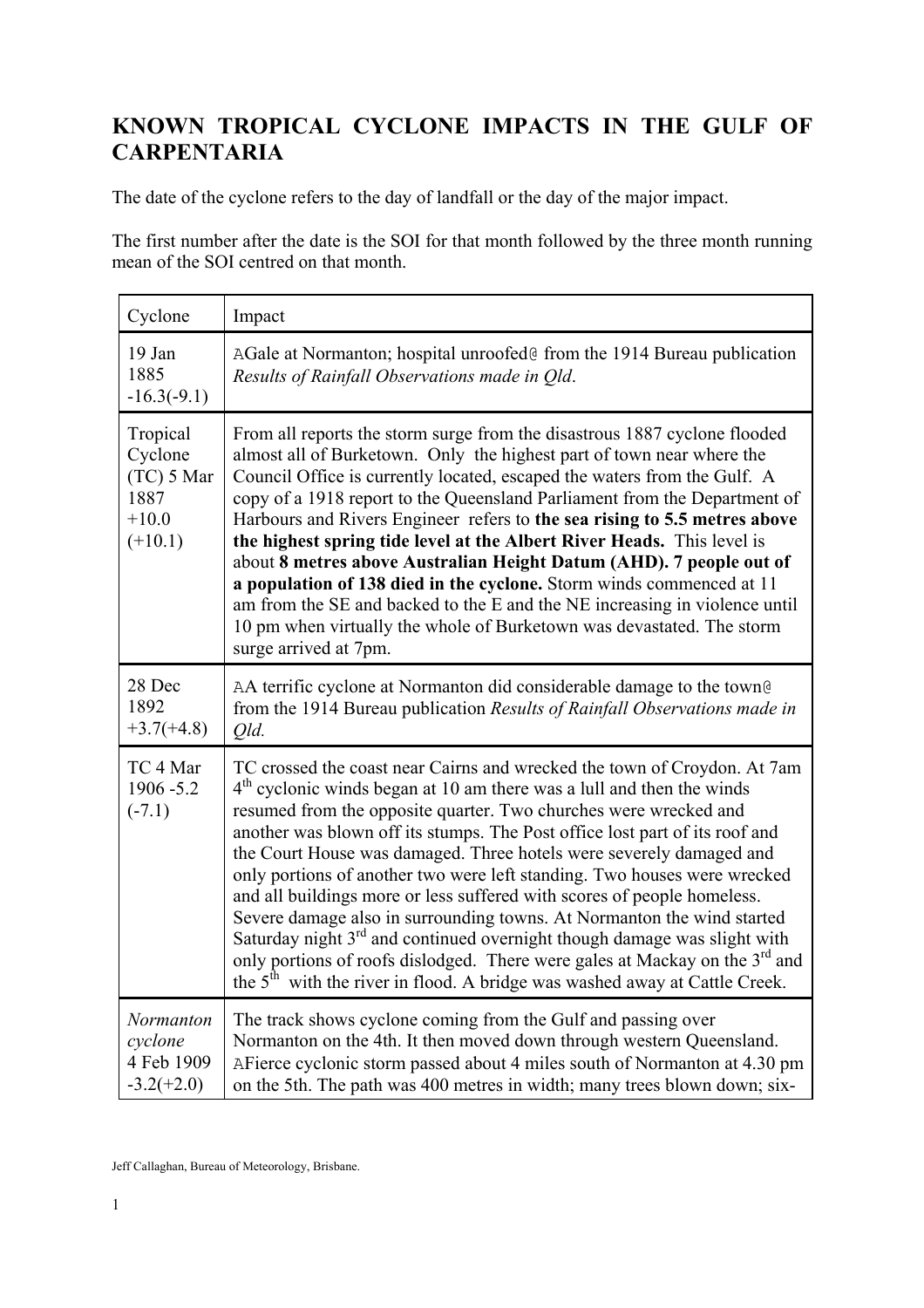|                                                               | roomed house blown off blocks and wrecked; kitchen of powder magazine<br>blown away. <i>C</i> from the 1914 Bureau publication Results of Rainfall<br>Observations made in Old. May have been a cyclone spawned tornado. |
|---------------------------------------------------------------|--------------------------------------------------------------------------------------------------------------------------------------------------------------------------------------------------------------------------|
| TC 12-13<br>Mar 1909<br>(not in data<br>base)<br>$-0.3(-6.0)$ | Cyclonic weather at Borroloola and at mouth of McArthur River(From Big)<br><i>Blow up North</i> K Murphy).                                                                                                               |
| $TC$ 3-5 Jan<br>1911<br>$+3.2(+6.9)$                          | TC crossed the coast near Mornington Island.                                                                                                                                                                             |
| TC 21-22<br>Jan 1913<br>$-3.5(-5.5)$                          | TC crossed the coast south of Weipa. Severe gales Torres St.                                                                                                                                                             |
| TC 1-3 Feb<br>1913<br>$-5.0(-2.4)$                            | TC from Cairns area crossed the SE Gulf. Very heavy rain Carpentaria with<br>train derailed between Selwyn and Duchess by washaway.                                                                                      |
| TC 1-2 Jan<br>1014                                            | TC crossed the coast near Gove. Damage occurred at Thursday Island in<br>late December and severe damage occurred at Roper River on 2 Jan with<br>trees blown down and buildings unroofed at the Mission.                |
| TC 6-11<br>Mar 1919<br>$-12.8(-9.0)$                          | TC tracked from Darwin towards SW Gulf. Hurricane force winds reported<br>near Pellew Group.                                                                                                                             |
| TC 2-5 Feb<br>1920<br>$-1.7(-1.3)$                            | TC crossed the coast north of Cairns and moved into the SE Gulf Country.<br>Major flooding with record flood at Normanton (water 20 feet over the<br>railway line). Leichhardt River 16 feet over the rails.             |
| TC 18-20<br>Dec 1920<br>$+9.8 (+6.8)$                         | TC tracked from Torres Strait to north of Gove.                                                                                                                                                                          |
| TC 8-9 Jan<br>$1921 + 10.8$<br>$(+9.1)$                       | TC crossed the coast near Groote Eylandt. Vanderlin Island reported 17<br>hours of hurricane force winds which demolished gardens, fences buildings<br>and boats.                                                        |
| $TC$ 2-4 Apr<br>1921 - 7.1<br>$(-1.3)$                        | TC crossed the coast near Burketown. Major flooding in SE Gulf rivers.                                                                                                                                                   |
| The<br>Douglas                                                | This cyclone tracked directly from Coen towards Groote Eylandt at 5 to 6<br>knots. Large waves hit Karumba and a storm surge inundated the flats for                                                                     |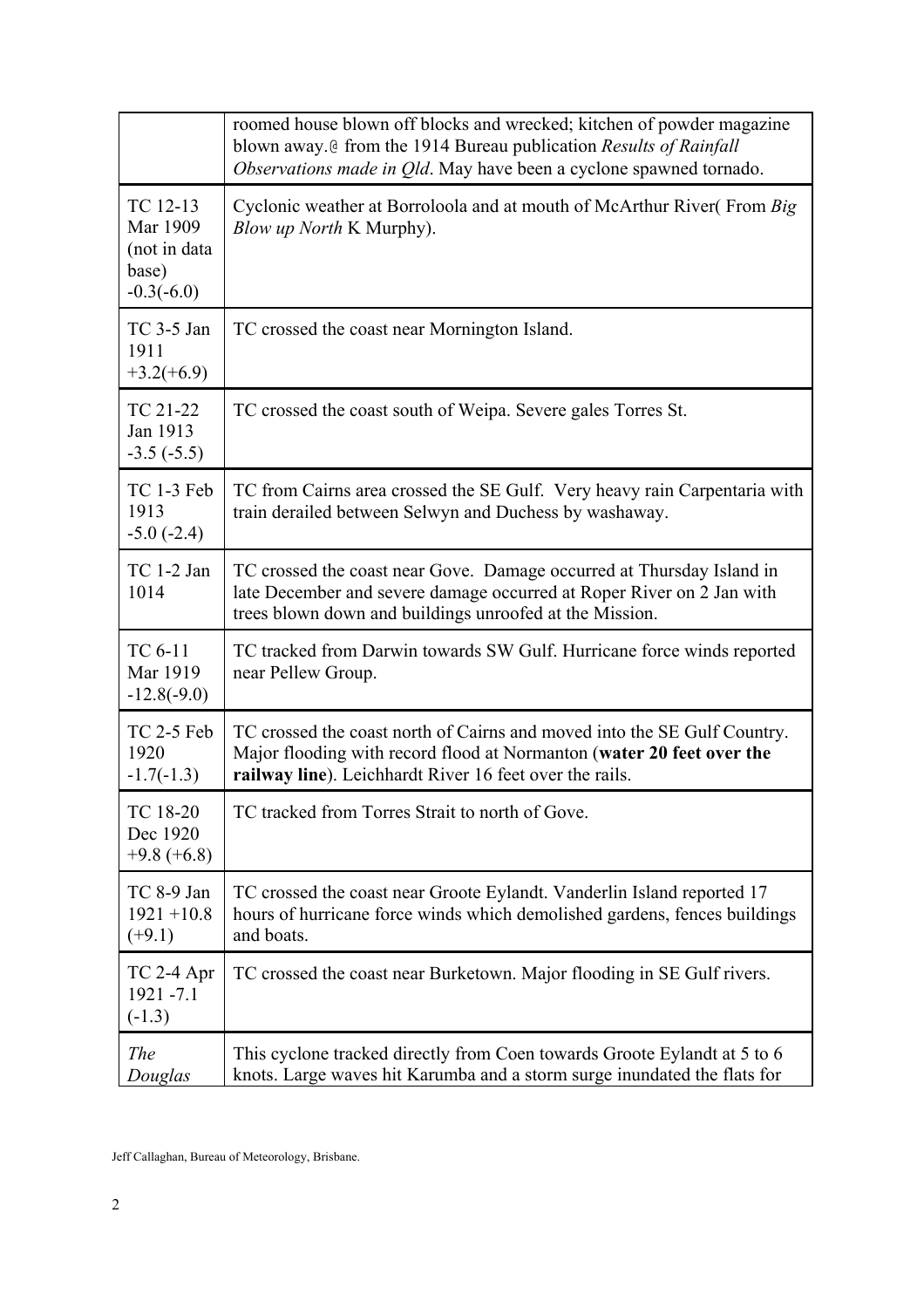| <b>Mawson</b><br>Cyclone<br>Mar 1923<br>$+8.9(+7.3)$ | miles on 30th and 31st. At Burketown at storm surge of 9 feet was<br>reported and at Pt McArthur a storm surge of between 18 feet and 8 feet<br>was reported. A more accurate storm surge height was obtained from the<br>Mission house on Groote Island. At 9am 30th they recorded 6.4 inches<br>$(163 \text{ mm})$ of rain over the previous 24 hr. At 4pm the wind turned S=ly and<br>increased to force 8 and reached hurricane force SW=ly at 6pm with<br>torrential rain. At this time flooding combined with storm surge caused<br>the water to reach the top of the river bank (12 feet above both the<br>mean tide level and the predicted tide level). By 9 pm the roof and the<br>front wall blew off and the rain gauge overflowed (more than 10 inches<br>of rain). At 10 pm the east wall was blown out and the water reached<br>up stairs (20 feet above mean tide level and 18.5 feet above predicted<br>tide. At midnight the water level peaked at 23 feet above the mean and<br>21.5 feet above that predicted. The wind then turned $W=ly$ with stronger<br>gusts. At 4 am the building collapsed as the water receded. At 6am the<br>wind was down to gale force and the water level was 15 feet above mean.<br>The ground became visible at 10 am. Few trees were left standing. At Roper<br>River roofs were blown off and trees felled. The abnormal sea conditions in<br>the Gulf led to the loss of a well-found Gulf steamer, the <i>Douglas Mawson</i> ,<br>with the loss of 20 lives. The eastern islands of Torres Strait (usually<br>cyclone free) were badly damaged. Darnley, Coconut, Mabuiag and<br>Murray Islands suffered much damage - houses unroofed, trees down,<br>gardens damaged, luggers dismasted and Darnley settlement was virtually<br>destroyed and banks of living coral 4 to 5 feet high were dashed up by<br>the waves. |
|------------------------------------------------------|------------------------------------------------------------------------------------------------------------------------------------------------------------------------------------------------------------------------------------------------------------------------------------------------------------------------------------------------------------------------------------------------------------------------------------------------------------------------------------------------------------------------------------------------------------------------------------------------------------------------------------------------------------------------------------------------------------------------------------------------------------------------------------------------------------------------------------------------------------------------------------------------------------------------------------------------------------------------------------------------------------------------------------------------------------------------------------------------------------------------------------------------------------------------------------------------------------------------------------------------------------------------------------------------------------------------------------------------------------------------------------------------------------------------------------------------------------------------------------------------------------------------------------------------------------------------------------------------------------------------------------------------------------------------------------------------------------------------------------------------------------------------------------------------------------------------------------------------------------------------------|
| TC 27-28<br>Feb 1929<br>$+16.0$<br>$(+15.3)$         | TC crossed the Gulf from Gilbert River to Roper River. Gales and<br>torrential rain at Groote Eylandt and Roper River. Ketch washed ashore at<br>Groote.                                                                                                                                                                                                                                                                                                                                                                                                                                                                                                                                                                                                                                                                                                                                                                                                                                                                                                                                                                                                                                                                                                                                                                                                                                                                                                                                                                                                                                                                                                                                                                                                                                                                                                                     |
| TC 5-8 Jan<br>$1930 + 12.7$<br>$(+8.7)$              | TC crossed southern Gulf from Karumba to Pellew Group. Two luggers<br>wrecked at Thursday Island. AStrong@ winds and heavy rain at Roper River<br>and Astrong@ winds at Groote Eylandt (from Big blow up North K.<br>Murphy).                                                                                                                                                                                                                                                                                                                                                                                                                                                                                                                                                                                                                                                                                                                                                                                                                                                                                                                                                                                                                                                                                                                                                                                                                                                                                                                                                                                                                                                                                                                                                                                                                                                |
| TC 30-31<br>Jan 1931<br>$+7.0$<br>$(-3.1)$           | TC made landfall near Edward River. Heavy Flooding Carpentaria. Rail line<br>washouts on Mt Isa Line and rail traffic delays between Croydon and<br>Georgetown.                                                                                                                                                                                                                                                                                                                                                                                                                                                                                                                                                                                                                                                                                                                                                                                                                                                                                                                                                                                                                                                                                                                                                                                                                                                                                                                                                                                                                                                                                                                                                                                                                                                                                                              |
| TC 18 Jan<br>$1932 + 1.8$<br>$(+1.0)$                | TC made landfall near Edward River.                                                                                                                                                                                                                                                                                                                                                                                                                                                                                                                                                                                                                                                                                                                                                                                                                                                                                                                                                                                                                                                                                                                                                                                                                                                                                                                                                                                                                                                                                                                                                                                                                                                                                                                                                                                                                                          |
| TC 18-19<br>Jan 1935                                 | Made landfall west of Mornington Island with very heavy rain at<br>Burketown (306 mm in 24hr). Major floods Burketown to Camooweal.                                                                                                                                                                                                                                                                                                                                                                                                                                                                                                                                                                                                                                                                                                                                                                                                                                                                                                                                                                                                                                                                                                                                                                                                                                                                                                                                                                                                                                                                                                                                                                                                                                                                                                                                          |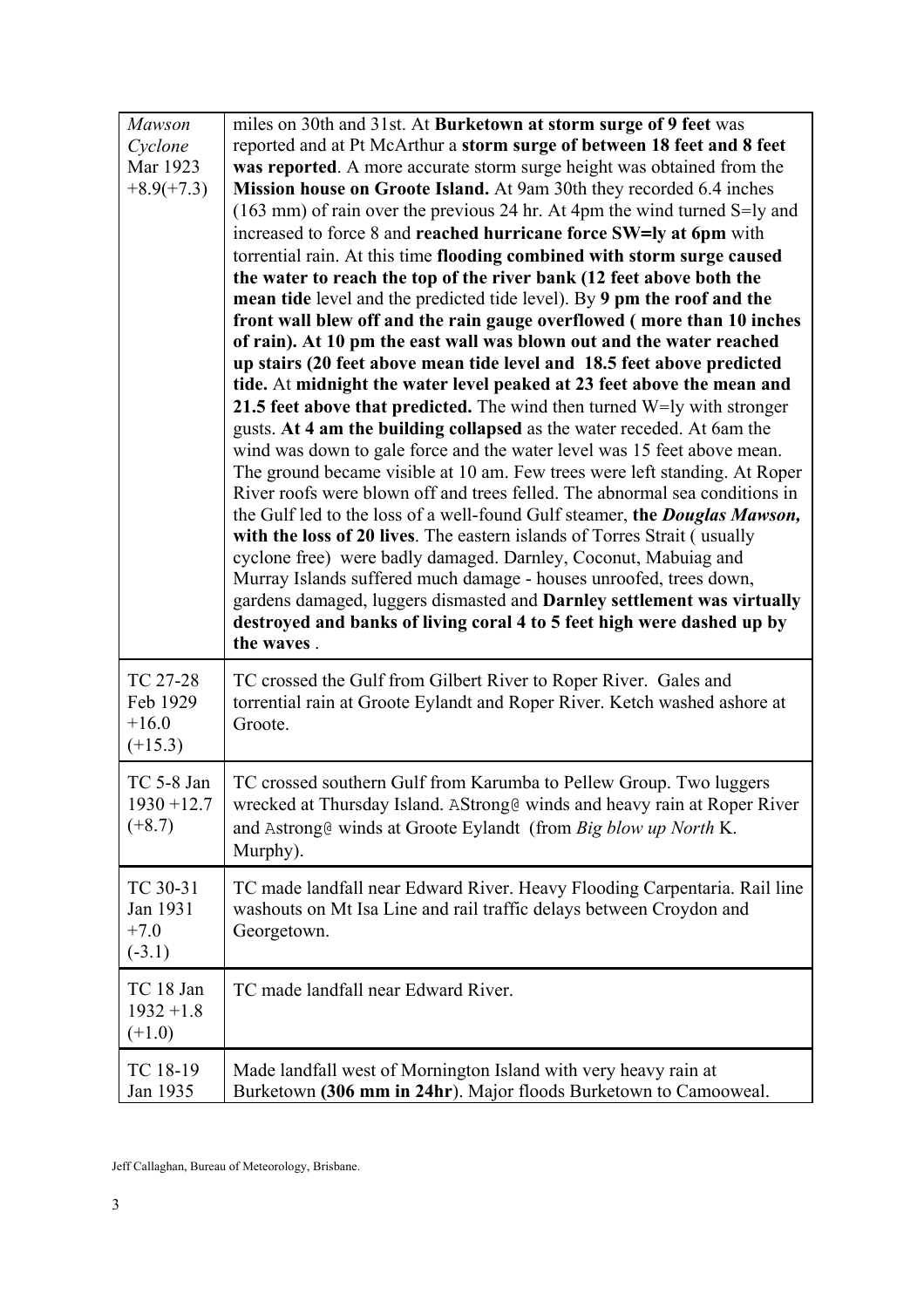| $+6.5(-0.2)$                                                                         | Transport seriously affected and heavy stock losses.                                                                                                                                                                                                                                                                                                                                                                                                                                                                                                                                                                                                                                                                                                                    |
|--------------------------------------------------------------------------------------|-------------------------------------------------------------------------------------------------------------------------------------------------------------------------------------------------------------------------------------------------------------------------------------------------------------------------------------------------------------------------------------------------------------------------------------------------------------------------------------------------------------------------------------------------------------------------------------------------------------------------------------------------------------------------------------------------------------------------------------------------------------------------|
| TC 20 Feb<br>$1936 + 0.6$<br>$(+0.1)$                                                | TC passed directly over Mornington Island. Rev R.H. Wilson of the<br>Mornington Island Mission reported that one barometer (an aneroid in the<br>Mission=s lugger) dropped to 953.3 hPa. The other barometer (a household<br>aneroid) registered 949.7 hPa. The household barometer usually sat on<br>1010 to 1012 hPa so it was not reading low. At 7am on the 20th the house<br>bar dropped to 989 hPa. The bar then dropped rapidly and then interest was<br>lost in monitoring the bar due to the ferocious wind. The barometer was not<br>observed again until after a 1 2 hr lull when the 949.7 hPa reading was<br>made. The renewed wind was worse than before. Most of the buildings<br>were demolished and there was a storm surge estimated at 5 foot or so. |
| 4 Feb 1938<br>(no TC in<br>data base)<br>$+3.4(+2.4)$                                | Cyclonic winds and torrential rain at Borroloola and Vanderlin Islands. 300<br>mm in 24 hr at Borroloola.                                                                                                                                                                                                                                                                                                                                                                                                                                                                                                                                                                                                                                                               |
| Rain<br>Depression<br>(not in data<br>base)<br>$4-8$ Jan<br>$1940 - 0.1$<br>$(-4.3)$ | Gales and torrential rain Roper Valley. Roper Mission destroyed. Roper<br>Police Station severely damaged, many homesteads marooned.                                                                                                                                                                                                                                                                                                                                                                                                                                                                                                                                                                                                                                    |
| TC 23-24<br>Mar 1940<br>$-10.6(-8.1)$                                                | TC crossed the Gulf from Edward River to Port Roper. Gales and heavy<br>rain at Groote Eylandt with a measured gust of 57 knots.                                                                                                                                                                                                                                                                                                                                                                                                                                                                                                                                                                                                                                        |
| TC 16-17<br>Dec 1943<br>$-8.6(-4.3)$                                                 | TC passed just south of Coen (where it caused heavy wind damage) and<br>entered the SE Gulf, later making landfall near the NT border. The weather<br>was described as cyclonic at Vanderlin Island on the 17th.                                                                                                                                                                                                                                                                                                                                                                                                                                                                                                                                                        |
| TC 10-12<br>Feb 1946<br>$+4.4(0)$                                                    | TC traversed westward across the southern Gulf making landfall near the<br>Pellew Group.                                                                                                                                                                                                                                                                                                                                                                                                                                                                                                                                                                                                                                                                                |
| TC 6 Jan<br>1948<br>$-3.0(-0.2)$                                                     | TC moved eastwards towards Thursday Island causing structural damage<br>there. Possible devastating storm surge Saibai Island.                                                                                                                                                                                                                                                                                                                                                                                                                                                                                                                                                                                                                                          |
| TC 12-13<br>Jan 1948<br>$-3.0(-0.2)$                                                 | TC made landfall in the SE corner of the Gulf bringing heavy local rain.                                                                                                                                                                                                                                                                                                                                                                                                                                                                                                                                                                                                                                                                                                |
| <b>TC 23</b><br>Feb 1948                                                             | TC moved from the Groote Eylandt area and made landfall to the west of<br>Mornington Island. Aborigines described a storm surge covering all but                                                                                                                                                                                                                                                                                                                                                                                                                                                                                                                                                                                                                        |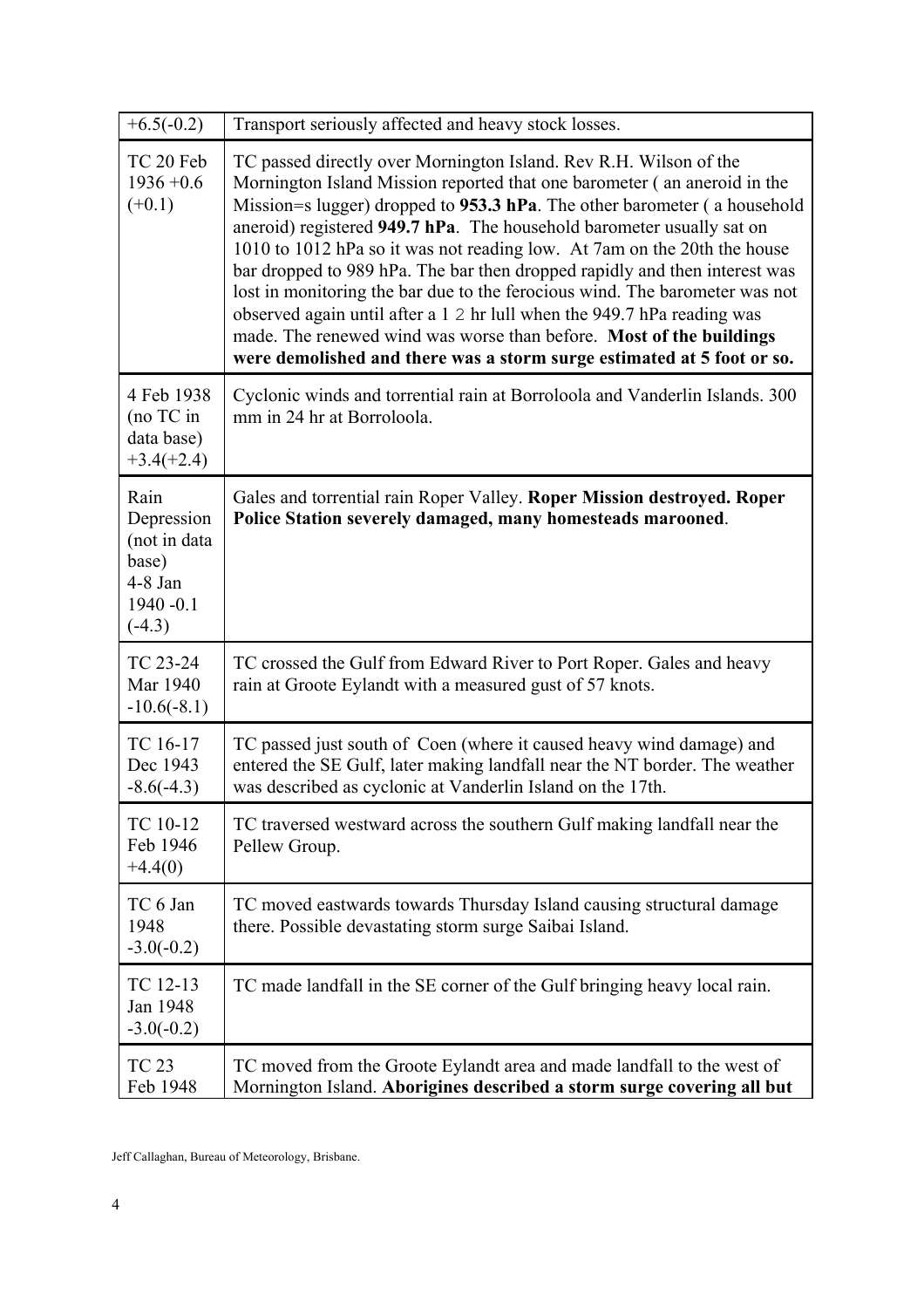| $-2.7(-3.3)$                                            | the highest parts of Bentinck Island. The water deeply covered places<br>where they were accustomed to live and where they obtained their water.<br>This caused wells and springs to go salty and eventually the inhabitants<br>were forced to abandon the Island. It was later estimated that on<br>Mornington Island the rise in sea water was 12 feet above the highest<br>normal tide mark. On Mornington Island the surge caused large eucalypts<br>to die and had caused a change in vegetation to salt loving species in some<br>areas. It was assessed that the water on Bentinck Island also rose 12 feet<br>above high water. After landfall, the town of Borroloola was badly<br>damaged. The hotel was wrecked and a number of other buildings were<br>destroyed. |
|---------------------------------------------------------|-------------------------------------------------------------------------------------------------------------------------------------------------------------------------------------------------------------------------------------------------------------------------------------------------------------------------------------------------------------------------------------------------------------------------------------------------------------------------------------------------------------------------------------------------------------------------------------------------------------------------------------------------------------------------------------------------------------------------------------------------------------------------------|
| TC 6 Mar<br>1948<br>Not in<br>data base<br>$-4.1(-1.3)$ | TC flattened the Johnston homestead on Vanderlin Island. The storm<br>raged for 4 hours with flying debris. Trees were uprooted or stripped of<br>foliage and the sea rose 3.7 metres above normal and caused Vanderlin<br>Island to be separated into three islets. (See P47 Big Blow up North by<br>Kevin Murphy).                                                                                                                                                                                                                                                                                                                                                                                                                                                          |
| TC 15 Jan<br>1950<br>$+5.1(+10.1)$                      | TC made landfall near Mornington Island.                                                                                                                                                                                                                                                                                                                                                                                                                                                                                                                                                                                                                                                                                                                                      |
| TC 10-11<br>Dec 1950<br>$+23.0$<br>$(+17.3)$            | TC passed overland to the west of Groote Eylandt where hurricane force<br>N=ly winds generated a storm surge which washed away the rain gauge at<br>the north end of the Island. The gauge on the southern end overflowed but it<br>was estimated that 250mm fell in 12 hr.                                                                                                                                                                                                                                                                                                                                                                                                                                                                                                   |
| TC 19-21<br>Jan 1951<br>$+16.5$<br>$(+16.5)$            | TC made landfall near Karumba. Major flooding Gulf Country.                                                                                                                                                                                                                                                                                                                                                                                                                                                                                                                                                                                                                                                                                                                   |
| TC<br>20 Jan<br>1952<br>$-9.2(-6.7)$                    | TC made landfall near Weipa and then turned and passed over Normanton.<br>Thursday Island had wind gusts to 70 knots on 19th and 20th. Buildings<br>were unroofed at Mt Isa and winds gusts at Alexandria Downs were<br>estimated at nearly 80 knots. On the 19th, gales and high tides were<br>reported from Groote Eylandt.                                                                                                                                                                                                                                                                                                                                                                                                                                                 |
| $1-2$ Dec<br>1952<br>$-12.6(-3.7)$                      | Small TC (50miles wide) struck Thursday Island from the west just before<br>midnight $(1st)$ damaging most buildings with roofing iron flying through<br>the town. Power lines were blown down and four hotels were partly<br>unroofed and two had verandas blown away. The pearling lugger Naianga<br>was smashed and sunk and three other luggers were blown ashore. Several<br>other vessels were damaged by the pounding they received.                                                                                                                                                                                                                                                                                                                                   |
| <b>TC 14</b><br>Jan 1953                                | TC crossed the coast near Mornington Island bringing floods to the Gulf<br>Country. There was considerable structural damage on Mornington                                                                                                                                                                                                                                                                                                                                                                                                                                                                                                                                                                                                                                    |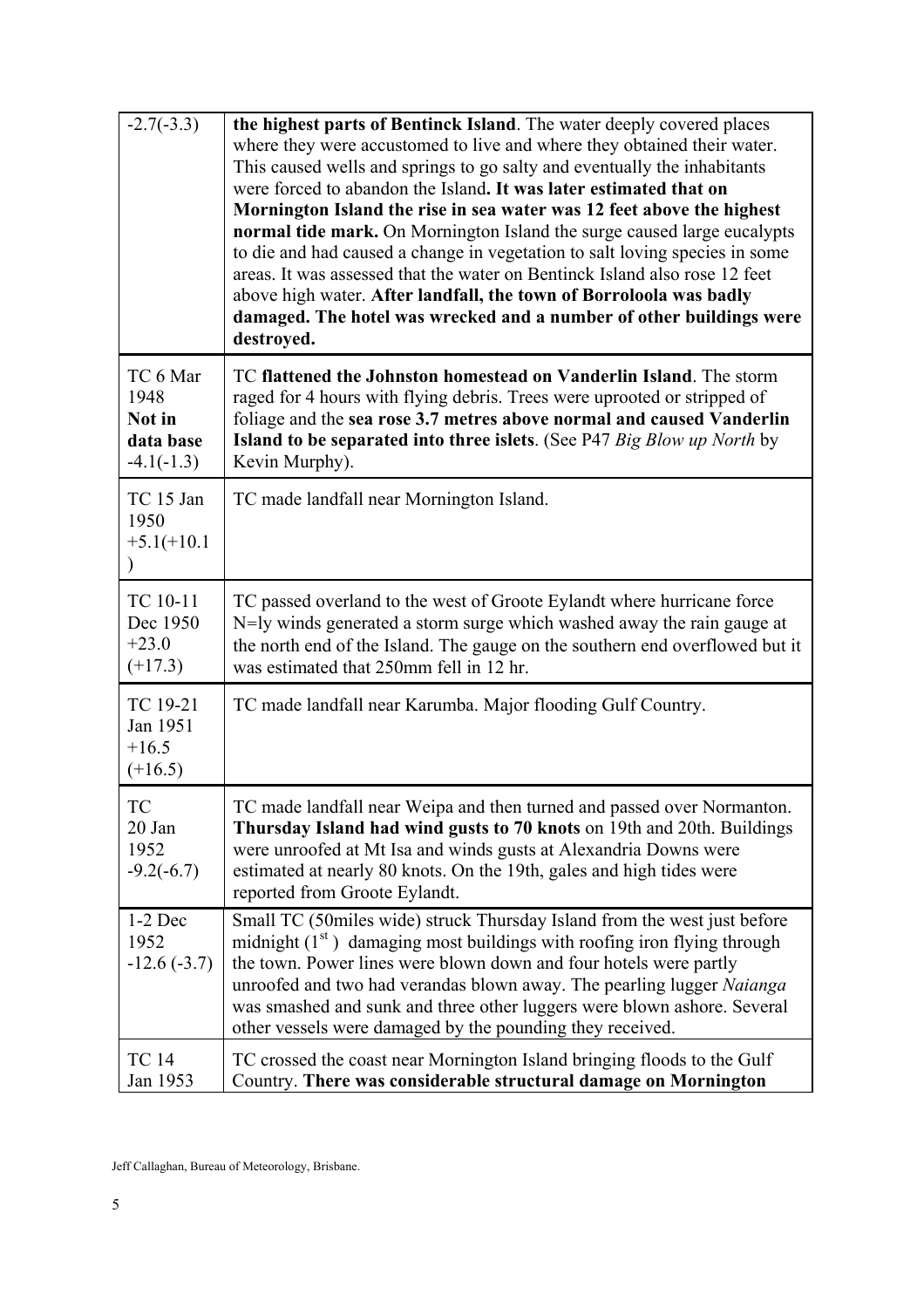| $+2.2$ (-5.5)                                | Island with wind gusts estimated at 70 knots.                                                                                                                                                                                                                                                                                                                                                                                                                                                                                                                                          |
|----------------------------------------------|----------------------------------------------------------------------------------------------------------------------------------------------------------------------------------------------------------------------------------------------------------------------------------------------------------------------------------------------------------------------------------------------------------------------------------------------------------------------------------------------------------------------------------------------------------------------------------------|
| 26-29 Mar<br>1953<br>$-5.8(-4.1)$            | TC tracked southwards over Groote Eylandt which recorded 20 inches in 24<br>hours to 9am 28 <sup>th</sup> .                                                                                                                                                                                                                                                                                                                                                                                                                                                                            |
| TC 15-17<br>Apr 1953<br>$-0.5(-12.7)$        | TC tracked from Torres St to the North Coast of NT where it caused<br>damage to gardens, crops and woodlands at Goulburn Island.                                                                                                                                                                                                                                                                                                                                                                                                                                                       |
| 10-12 Jan<br>1955<br>$-5.4(+7.5)$            | Tropical cyclone near Stationary Gulf Coast just to the north of Weipa.<br>Heavy rain and gales. Thursday Island recorded a gust of 56 knots on the<br>$11th$ and a gust of 48 knots on $12th$                                                                                                                                                                                                                                                                                                                                                                                         |
| TC 16-17<br>Jan 1956<br>$+11.3$<br>$(+11.0)$ | TC crossed the coast in the SE corner of the Gulf and Burketown reported<br>ESE winds averaging 45 knots. On the 17th flood rains from 100 mm to<br>275mm fell along the eastern Gulf Country resulting in widespread<br>flooding.                                                                                                                                                                                                                                                                                                                                                     |
| TC 25 Mar<br>1956<br>$+9.4(+11.0$            | TC made landfall near Gove. Groote Eylandt reported gusts to 60 knots.<br>Calvert Hills recorded 275mm of rain and Burketown 165mm. Major<br>flooding with serious stock losses occurred from the Gulf Country to SW<br>Queensland.                                                                                                                                                                                                                                                                                                                                                    |
| TC 16 Apr<br>1958<br>$+1.2(-2.8)$            | TC crossed the coast near Port Roper. As the centre passed over Groote<br>Eylandt gusts to 66 knots were recorded before and after the passage of the<br>centre. Rose River Mission reported gusts to 70 knots. The rain gauge was<br>blown away at Groote Eylandt.                                                                                                                                                                                                                                                                                                                    |
| TC 16-19<br>Jan 1959<br>$-8.7(-9/7)$         | TC entered the Gulf near Mornington Island, then looped up past Groote<br>Eylandt before crossing the SE Gulf Coast near the Gilbert River. Winds<br>damaged an orchard at Dunbar Station.                                                                                                                                                                                                                                                                                                                                                                                             |
| TC 25-26<br>Dec 1959<br>$+8.2 (+6.5)$        | TC crossed the Gulf from Gove to Edward River Mission. At 9am 26th<br>Thursday Island recorded wind gusts to 69 knots and 63 knots at 3pm. At<br>Thursday Island fences were flattened, trees uprooted and 3 luggers crashed<br>into a jetty. A number of pearl culture oyster beds were destroyed along the<br>NE Gulf coast when large waves sank oyster pontoons. The MV Windarra<br>in the Gulf reported injuries to the crew from large waves. Considerable<br>flooding occurred in the Gulf Country when the cyclone crossed the<br>Peninsula and water entered some homesteads. |
| <b>TC 2-3</b><br>Mar 1961<br>$-20.9(-1.7)$   | TC crossed the coast near Weipa and there was slight wind damage to<br>homesteads in the area and trees were uprooted.                                                                                                                                                                                                                                                                                                                                                                                                                                                                 |
| Audrey 7-<br>11 Jan<br>1964                  | <i>Audrey</i> moved from Thursday Island (TI) and made landfall near<br>Mornington Island. Wind gusts reached 53 knots at TI on the 7th, 57 knots<br>on the 8th, 60 knots on the 9th and 55 knots on the 11th. Wind gusts                                                                                                                                                                                                                                                                                                                                                              |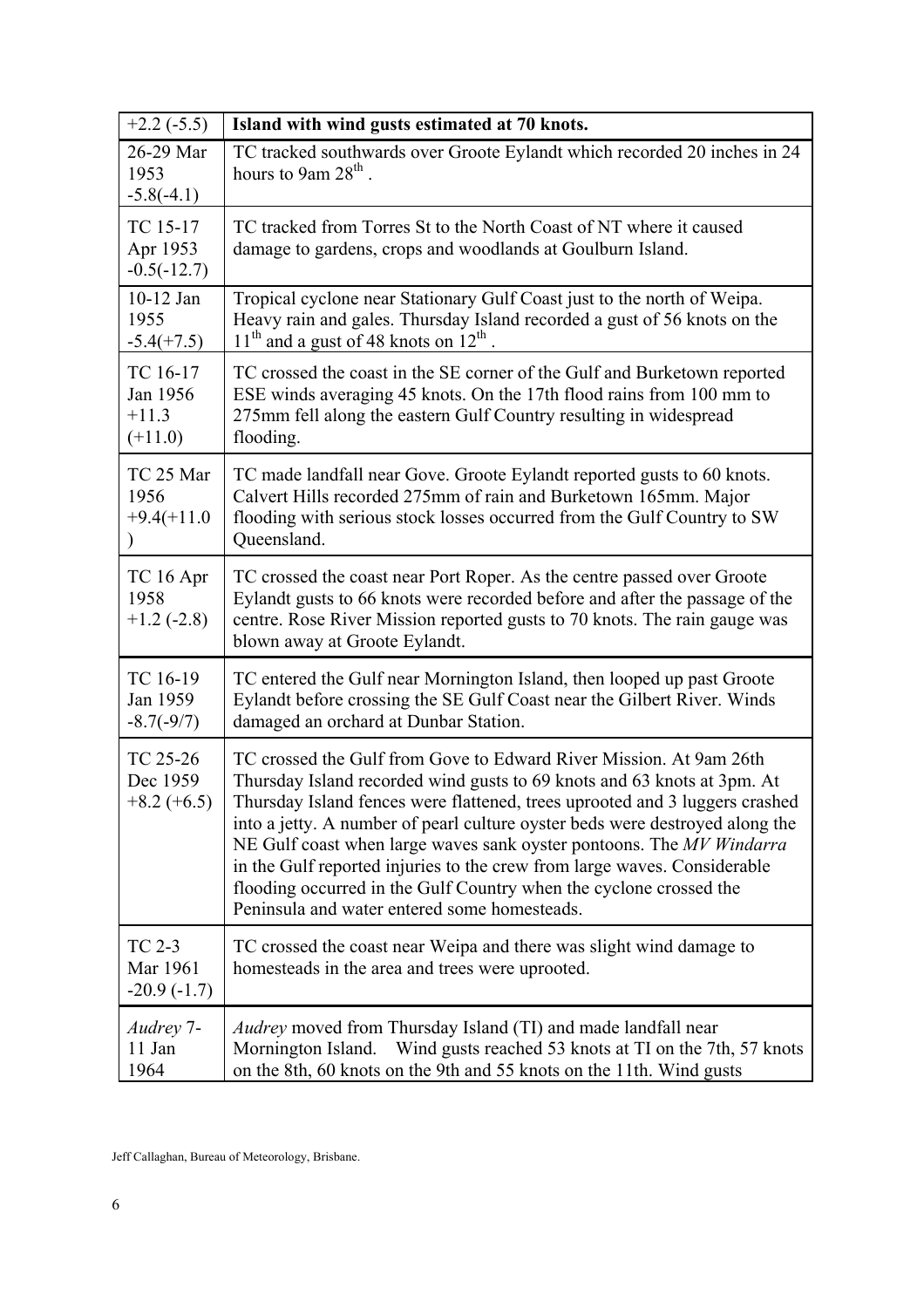| $-4.0$ $(-5.3)$                       | reached 61 knots at Mornington Island. A storm surge of 5 ft (1.5m) was<br>sustained at Karumba between 3 am and 1 pm on the 11 th. Very heavy rain<br>was recorded at Bamaga (492 mm in 4 days).                                                                                                                                                                                                                                                                                                                                                                                                                                                                                                                                                                                                                                                                                                                                                                                                                                                                                                                                                                                                                                                                                                                                                                                                                                                                                                                                                                                                                                                                                                                                                                                                                                                                                                                                                                                                                                                                                                                                                                                                                                                                                                                                                                                                                                                                                                                                                                                                                                                                                                                                                                                                                                                                                                            |
|---------------------------------------|--------------------------------------------------------------------------------------------------------------------------------------------------------------------------------------------------------------------------------------------------------------------------------------------------------------------------------------------------------------------------------------------------------------------------------------------------------------------------------------------------------------------------------------------------------------------------------------------------------------------------------------------------------------------------------------------------------------------------------------------------------------------------------------------------------------------------------------------------------------------------------------------------------------------------------------------------------------------------------------------------------------------------------------------------------------------------------------------------------------------------------------------------------------------------------------------------------------------------------------------------------------------------------------------------------------------------------------------------------------------------------------------------------------------------------------------------------------------------------------------------------------------------------------------------------------------------------------------------------------------------------------------------------------------------------------------------------------------------------------------------------------------------------------------------------------------------------------------------------------------------------------------------------------------------------------------------------------------------------------------------------------------------------------------------------------------------------------------------------------------------------------------------------------------------------------------------------------------------------------------------------------------------------------------------------------------------------------------------------------------------------------------------------------------------------------------------------------------------------------------------------------------------------------------------------------------------------------------------------------------------------------------------------------------------------------------------------------------------------------------------------------------------------------------------------------------------------------------------------------------------------------------------------------|
| Dora 2-9<br>Feb 1964<br>$-0.3 (+1.4)$ | Dora made landfall on the eastern Gulf coast and devastated the Edward<br>and Mitchell River missions on the 3rd. Trees over a wide area of western<br>Cape York Peninsula were blown down or completely defoliated in winds<br>of around 100 mph (87 knots). The eye passed directly over Rutland Plains<br>which experienced a 3 hour calm and gave the eye diameter as 12 nm.<br>The winds at Edward River Mission reached hurricane force E=lies at<br>noon on the 3rd. These winds backed to the NW and maintained hurricane<br>force before decreasing after midnight. At Mitchell River E=ly winds<br>reached hurricane force at 3.30 pm on the 3rd thereafter veering to the SE<br>and increasing in force. A near calm period was observed there between<br>8.30 pm and 10.30 pm after which the wind veered SW, then W, slackening<br>in speed at 3.30 am on the 4th. Rutland Plains experienced destructive E=ly<br>winds from 3pm to 10.30 pm on the 3rd with the strongest winds between<br>8pm and 10 pm. A complete calm then occurred until 1.30 am on the 4th<br>after which W=ly winds of slightly less speed persisted until 6.30 am.<br>Damage was reported as far north as Aurukun Mission, extending to<br>Miranda Downs and Karumba in the south - a strip almost 480 km in<br>length. Maximum damage was a 130 km strip from near Edward River<br>to the Nassua River. The Edward River Mission reported little damage<br>8km east of the mission- the strip was therefore very narrow in the north<br>and widened to about 48 km in the south. In this maximum damage zone<br>one quarter of the trees were blown down and those left standing were<br>defoliated with major limb damage. At Wallaby Island at the mouth of<br>the Mitchell River extensive and dense belts of Mangrove 10 metres high<br>were completely destroyed and flattened like grass. The two mission<br>stations and Rutland Plains all suffered severe damage. For the two mission<br>stations the damage was estimated at 300,000 pounds(1964). Dora was<br>accompanied by torrential rainfall over a long period. Example of large 24<br>hour totals were Yirrkala 248mm on the 1st, Edward River 197mm 4th,<br>Croydon 368mm 5th, Mary Kathleen 228mm 7th, Disraeli 320mm 8th and<br>Iffley 247 mm 9th. The Norman, Flinders, Leichhardt and Gregory<br>experienced record floods with river levels in many instances breaking<br>records. The total discharge was estimated at nearly double the average<br>annual discharge of the Murray/Darling systems. The Norman River was 8<br>inches higher than the 1951 record at Normanton. A large storm surge<br>came ashore with the cyclone - the Superintendent reported Athe sea<br>came right over the beach ridge, a rise of approximately 18 feet. The<br>beach was left strewn with many dead marine creatures like porpoises and<br>sea snakes. |
| Flora 5-6<br>Dec 1964                 | <i>Flora</i> crossed the southern Gulf passing to the north of Mornington Island<br>and making landfall near Inkerman Station at 9pm. The station (7 km inland                                                                                                                                                                                                                                                                                                                                                                                                                                                                                                                                                                                                                                                                                                                                                                                                                                                                                                                                                                                                                                                                                                                                                                                                                                                                                                                                                                                                                                                                                                                                                                                                                                                                                                                                                                                                                                                                                                                                                                                                                                                                                                                                                                                                                                                                                                                                                                                                                                                                                                                                                                                                                                                                                                                                               |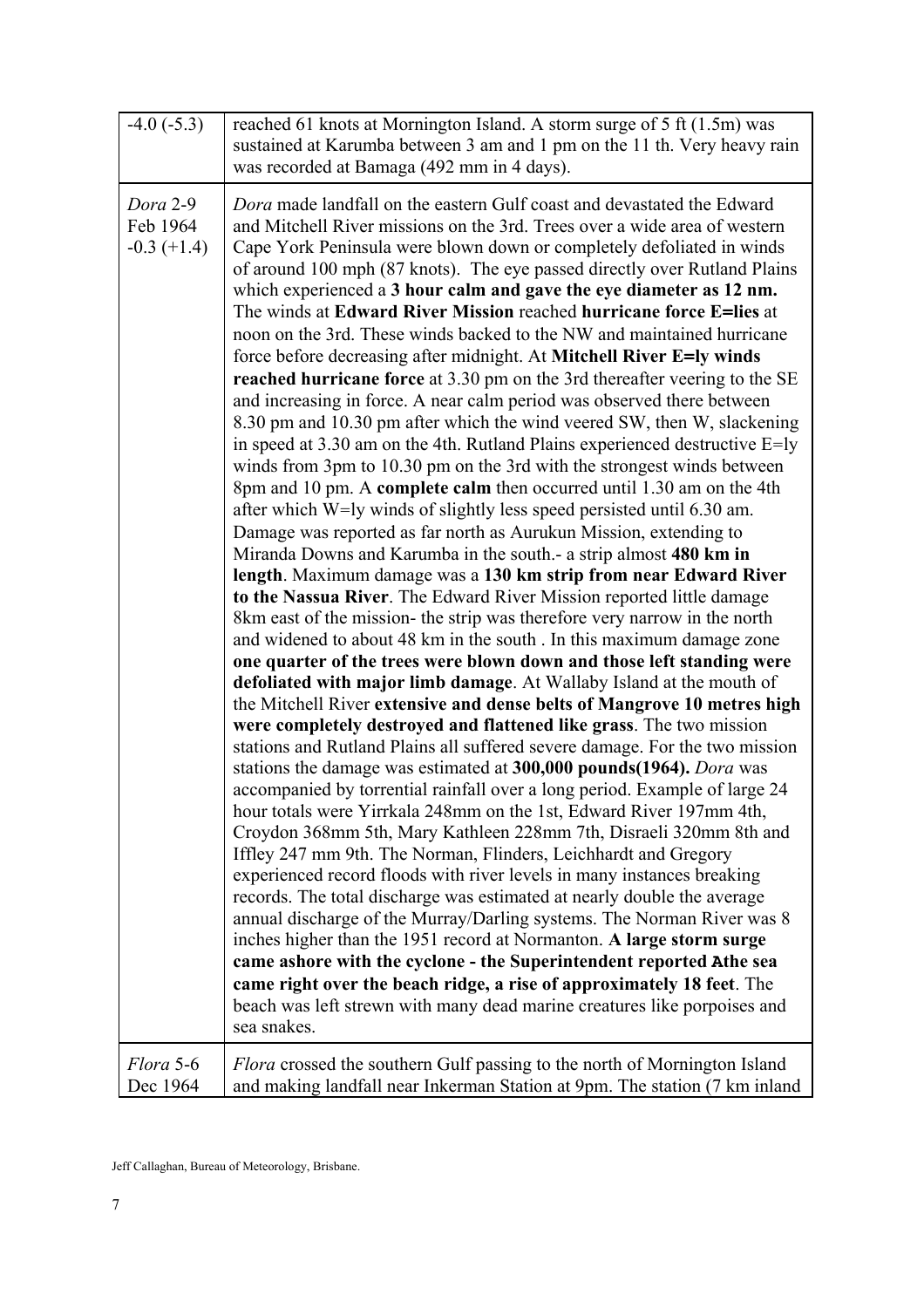| $-3.0(-1.4)$                                  | ) felt the full effects and the native=s quarters, the butcher shop and a 2<br>room house were demolished. The northeast side of the homestead was<br>lifted, 2-way radio aerials disappeared and rain penetrated all buildings.<br>Large trees were snapped off or blown down . A surge of sea water<br>accompanied the winds and AThe sea came up the creek with a terrific<br>rush. The bridge weighing approximately 2 tons was lifted and carried<br>upstream about 800 metres and dumped approximately 90 metres up a<br>ridge.@ Further north and 95km inland, Dunbar Station was subjected to<br>damaging winds between 6.30 pm and 7.25pm. Mango trees were blown<br>over in a strip 200 metres wide, houses were flattened, while roofing<br>iron was deposited 800 metres away and twisted beyond use. Vanrook<br>Station (80 km inland) estimated hurricane ESE winds followed by a lull<br>between 2.30 am and 3.30 am and then storm force SW winds. Buildings<br>were unroofed and structures badly damaged and trees uprooted. At<br>Miranda wireless aerials were blown down, roofing iron lifted, trees<br>stripped of branches and many birds were found dead. There was heavy<br>flooding and around Burketown about 100 stations were isolated. |
|-----------------------------------------------|----------------------------------------------------------------------------------------------------------------------------------------------------------------------------------------------------------------------------------------------------------------------------------------------------------------------------------------------------------------------------------------------------------------------------------------------------------------------------------------------------------------------------------------------------------------------------------------------------------------------------------------------------------------------------------------------------------------------------------------------------------------------------------------------------------------------------------------------------------------------------------------------------------------------------------------------------------------------------------------------------------------------------------------------------------------------------------------------------------------------------------------------------------------------------------------------------------------------------------------------------------------------|
| Unnamed<br>14 Jan<br>1965<br>$-4.0(-1.8)$     | Cyclone made landfall just south of Thursday Island who reported gale<br>force winds. No damage reported.                                                                                                                                                                                                                                                                                                                                                                                                                                                                                                                                                                                                                                                                                                                                                                                                                                                                                                                                                                                                                                                                                                                                                            |
| Judy 28-29<br>Jan 1965<br>$-4.0(-1.8)$        | Judy crossed the SE Gulf coast between Vanrook Station and Miranda<br>Downs early on the 29th. Extensive damage to trees and foliage occurred in<br>the SE Gulf country. It passed very close to Delta Downs (NE of Karumba<br>and 30 km inland from the Gulf) and an observer from the station gave the<br>following report:- AMany trees were damaged. What were not blown over<br>were severely damaged although the damage was not as noticeable, as the<br>trees had very little on them after <i>Flora</i> . Quite a number were blown over@                                                                                                                                                                                                                                                                                                                                                                                                                                                                                                                                                                                                                                                                                                                   |
| Cynthia<br>15-18 Mar<br>1967<br>$+7.8 (+5.9)$ | Cynthia passed over and looped around Groote Eylandt. The main area of<br>damage due to sea and swell was about Groote Eylandt. Two steel barges<br>and two coastal launches owned by the Groote Eylandt Mining Company<br>were washed ashore, filled with sand and water and badly damaged.<br>Three small boats at Angurugu were also beached and damaged. Very<br>heavy rain fell over Groote Eylandt with the largest 24 hour total of 1675<br>points (425 mm) at Angurugu to 9am on the 15th. Flooding on Groote<br>Eylandt resulted in the loss of a new steel and concrete bridge over the<br>Angurugu River, leaving only 60 feet of a total length of 170 feet. Timber<br>bridges over the rest of the Island were severely damaged.                                                                                                                                                                                                                                                                                                                                                                                                                                                                                                                        |
| Dixie 27-<br>28<br>Jan 1968<br>$+4.1 (+2.7)$  | Dixie made landfall near Burketown where most of the buildings were<br>damaged. The material replacement costs were estimated at \$(1968) 4000.<br>Telephone and telegraph lines were cut and took a week to restore<br>communications. Station properties in the vicinity had trees uprooted,                                                                                                                                                                                                                                                                                                                                                                                                                                                                                                                                                                                                                                                                                                                                                                                                                                                                                                                                                                       |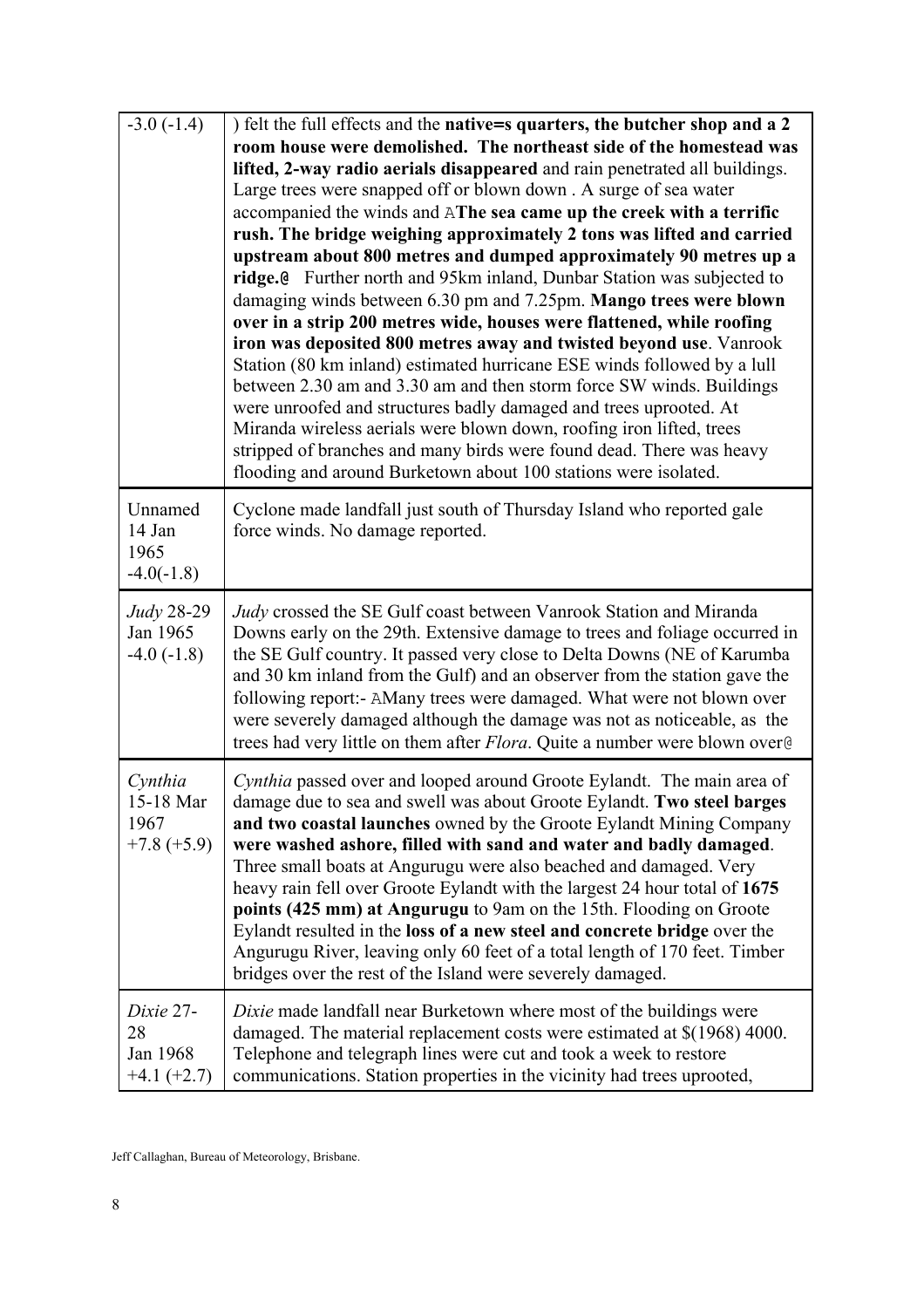|                                              | outbuildings blown down and one windmill was twisted. The 50 foot<br>trawler Maroochy Star valued at \$(1968)30,000 was driven ashore on<br>Sth Bountiful Island on the 27th by high winds and heavy seas and was a<br>write off. The crew were rescued 2 days later.                                                                                                                                                                                                                                                                                                                                                                                                                                                                                                                                                                                                                                                                                                                                                                                                                                                                                                                                                                                                                                                                                                                                                                                                                                                                                                                                                    |
|----------------------------------------------|--------------------------------------------------------------------------------------------------------------------------------------------------------------------------------------------------------------------------------------------------------------------------------------------------------------------------------------------------------------------------------------------------------------------------------------------------------------------------------------------------------------------------------------------------------------------------------------------------------------------------------------------------------------------------------------------------------------------------------------------------------------------------------------------------------------------------------------------------------------------------------------------------------------------------------------------------------------------------------------------------------------------------------------------------------------------------------------------------------------------------------------------------------------------------------------------------------------------------------------------------------------------------------------------------------------------------------------------------------------------------------------------------------------------------------------------------------------------------------------------------------------------------------------------------------------------------------------------------------------------------|
| Dawn<br>11 Feb<br>1970<br>$-10.7(-6.3)$      | Dawn crossed the coast near Weipa. Thursday Island reported a gust of 52<br>knots. There was minor vegetation damage and telephone lines were down.<br>Weipa recorded 443 mm of rain over 6 days.                                                                                                                                                                                                                                                                                                                                                                                                                                                                                                                                                                                                                                                                                                                                                                                                                                                                                                                                                                                                                                                                                                                                                                                                                                                                                                                                                                                                                        |
| $Cindy$ 17-                                  | Cindy crossed the Gulf and made landfall near Port Roper. The wharf was                                                                                                                                                                                                                                                                                                                                                                                                                                                                                                                                                                                                                                                                                                                                                                                                                                                                                                                                                                                                                                                                                                                                                                                                                                                                                                                                                                                                                                                                                                                                                  |
| 18 Mar                                       | damaged on Groote Eylandt. 24 hr rainfall totals reached 240 mm in the                                                                                                                                                                                                                                                                                                                                                                                                                                                                                                                                                                                                                                                                                                                                                                                                                                                                                                                                                                                                                                                                                                                                                                                                                                                                                                                                                                                                                                                                                                                                                   |
| 1970                                         | Burketown area. Unofficial 3 day totals reached 910mm. There was                                                                                                                                                                                                                                                                                                                                                                                                                                                                                                                                                                                                                                                                                                                                                                                                                                                                                                                                                                                                                                                                                                                                                                                                                                                                                                                                                                                                                                                                                                                                                         |
| $+1.8$ (-                                    | flooding about the Southern Gulf country and several evacuations were                                                                                                                                                                                                                                                                                                                                                                                                                                                                                                                                                                                                                                                                                                                                                                                                                                                                                                                                                                                                                                                                                                                                                                                                                                                                                                                                                                                                                                                                                                                                                    |
| 13.5)                                        | carried out.                                                                                                                                                                                                                                                                                                                                                                                                                                                                                                                                                                                                                                                                                                                                                                                                                                                                                                                                                                                                                                                                                                                                                                                                                                                                                                                                                                                                                                                                                                                                                                                                             |
| Aggie 2-3                                    | Aggie was a short lived cyclone which made landfall near Vanderlin Island.                                                                                                                                                                                                                                                                                                                                                                                                                                                                                                                                                                                                                                                                                                                                                                                                                                                                                                                                                                                                                                                                                                                                                                                                                                                                                                                                                                                                                                                                                                                                               |
| Feb 1971                                     | In this sparsely populated area no damage was reported. The strongest                                                                                                                                                                                                                                                                                                                                                                                                                                                                                                                                                                                                                                                                                                                                                                                                                                                                                                                                                                                                                                                                                                                                                                                                                                                                                                                                                                                                                                                                                                                                                    |
| $+15.7$                                      | recorded wind gust was 61 knots at Vanderlin Island and the strongest mean                                                                                                                                                                                                                                                                                                                                                                                                                                                                                                                                                                                                                                                                                                                                                                                                                                                                                                                                                                                                                                                                                                                                                                                                                                                                                                                                                                                                                                                                                                                                               |
| $(+12.5)$                                    | wind was 44 knots at Borroloola.                                                                                                                                                                                                                                                                                                                                                                                                                                                                                                                                                                                                                                                                                                                                                                                                                                                                                                                                                                                                                                                                                                                                                                                                                                                                                                                                                                                                                                                                                                                                                                                         |
| Fiona 19<br>Feb 1971<br>$+15.7$<br>$(+12.5)$ | <i>Fiona</i> was a continuation of <i>Gertie</i> which crossed the east coast and<br>Peninsula and entered the SE Gulf. It looped back and crossed the coast at<br>the Nassua River mouth while rapidly intensifying. From the extensive<br>defoliation and damage to the few buildings there, it was most likely<br>accompanied by hurricane force winds. From satellite imagery before<br>landfall the cyclone had a very clear well shaped eye with a small bright<br>convective ring surrounding it and a bright overcast cloud canopy<br>surrounding this three latitude degrees in diameter. An outstation of<br>Inkerman Station is located at the Nassua River mouth and a brief calm was<br>noted at 0930 UTC preceded by ESE winds and followed by WNW winds.<br>Damaging winds lasted about 2 hours and flattened timber and demolished<br>buildings. About 50 % of the trees were left standing and these were<br>damaged, some stripped of bark. The wharf was destroyed and 4 four<br>55,000 litre fuel tanks lifted and scattered up to a mile away. Forty four<br>gallon drums were scattered widely like confetti. The caretaker of the<br>outstation observed AA tidal wave was seen to come up from the mouth of<br>the Nassua River and split at Cattle Creek. The wave came over the flats<br>and washed away 3m high walls. It was 4.6 m high and travelled inland<br>for approximately 2 km. At Edward River Mission the sea washed out a<br>road on one of the sand ridges 2.7 m above sea level. At Aurukun a<br>tidal surge of 0.9 m was observed in the river about 5 miles from the<br>Gulf. |
| <i>Bronwyn</i> 6                             | Bronwyn crossed the coast near Mapoon and no wind damage was reported.                                                                                                                                                                                                                                                                                                                                                                                                                                                                                                                                                                                                                                                                                                                                                                                                                                                                                                                                                                                                                                                                                                                                                                                                                                                                                                                                                                                                                                                                                                                                                   |
| Jan 1972                                     | This cyclone was a rain producer and 80 % of Queensland received more                                                                                                                                                                                                                                                                                                                                                                                                                                                                                                                                                                                                                                                                                                                                                                                                                                                                                                                                                                                                                                                                                                                                                                                                                                                                                                                                                                                                                                                                                                                                                    |
| $+3.7(+4.7)$                                 | than 50 mm of rain during its life. Flooding was widespread.                                                                                                                                                                                                                                                                                                                                                                                                                                                                                                                                                                                                                                                                                                                                                                                                                                                                                                                                                                                                                                                                                                                                                                                                                                                                                                                                                                                                                                                                                                                                                             |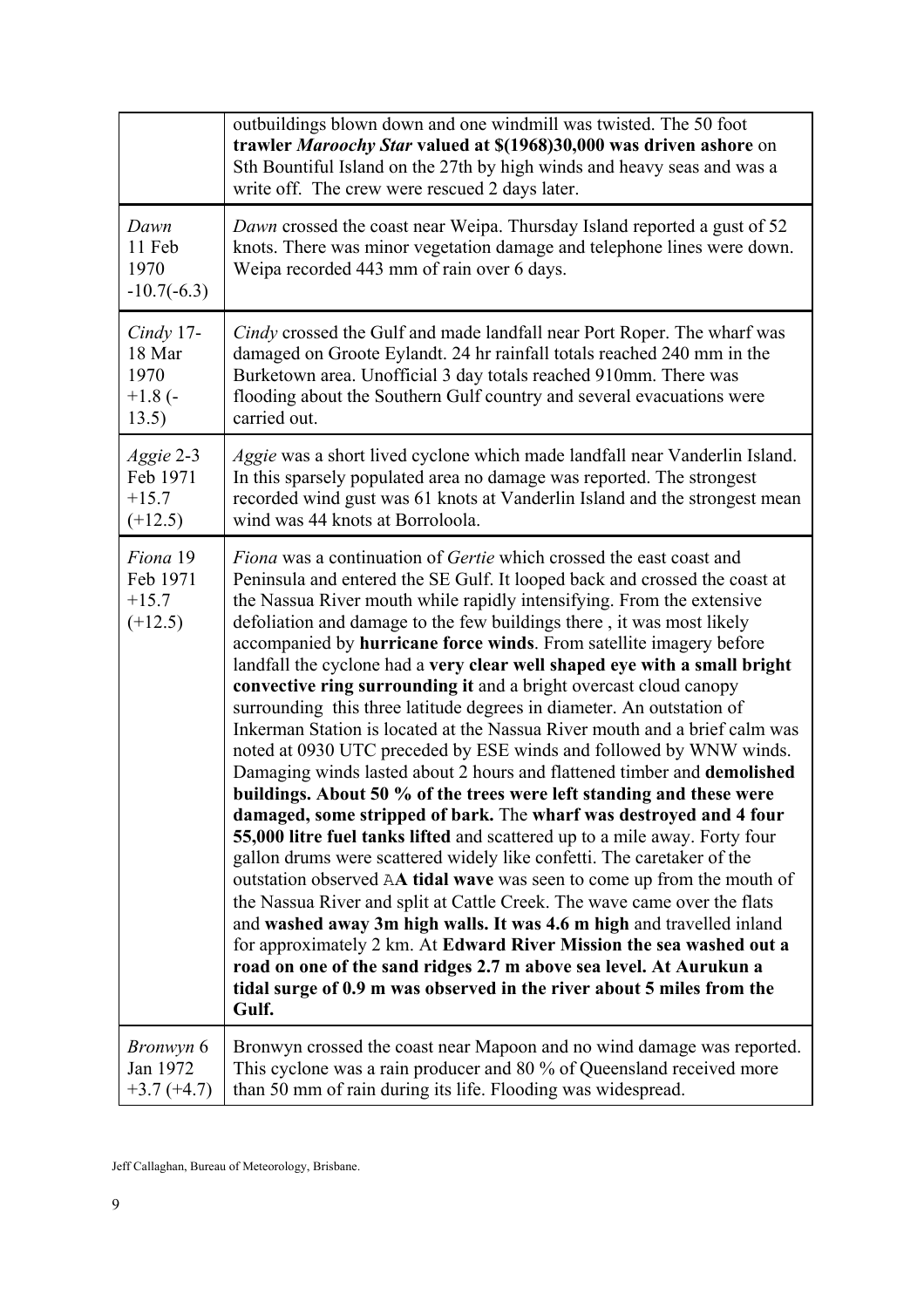| Faith 13<br>Apr 1972<br>$-5.5(-6.4)$                | <i>Faith</i> crossed the coast just south of Weipa. Gales were reported from<br>Aurukun and these caused some tree damage. Aurukun registered 256 mm<br>of rain in 24 hrs.                                                                                                                                                                                                                                                                                                                                                                                                                                                                                                                                                           |
|-----------------------------------------------------|--------------------------------------------------------------------------------------------------------------------------------------------------------------------------------------------------------------------------------------------------------------------------------------------------------------------------------------------------------------------------------------------------------------------------------------------------------------------------------------------------------------------------------------------------------------------------------------------------------------------------------------------------------------------------------------------------------------------------------------|
| Adeline 29<br>Jan 1973<br>$-3.0(-9.5)$              | <i>Adeline</i> rapidly intensified to <b>central pressure 970 hPa</b> as it crossed the<br>coast near Vanderlin Island.                                                                                                                                                                                                                                                                                                                                                                                                                                                                                                                                                                                                              |
| Leah 1 Mar<br>1973<br>$+0.8$ (-4.9)                 | <i>Leah</i> (lowest central pressure 994 hPa) crossed the coast near Groote<br>Eylandt. Launch wrecked at Numbulwar.                                                                                                                                                                                                                                                                                                                                                                                                                                                                                                                                                                                                                 |
| Madge 5-6<br>Mar 1973<br>$+0.8$ (-4.9)              | Madge crossed the Gulf from Edward River Mission to Groote Eylandt<br>(lowest central pressure 985 hPa). Severe damage occurred at Angurugu<br>and elsewhere on Groote Eylandt and also at Numbulwar. Buildings badly<br>damaged, trees uprooted, a jetty washed away and a barge sunk.                                                                                                                                                                                                                                                                                                                                                                                                                                              |
| Bella 25<br>Mar 1973<br>$+0.8$ (-4.9)               | Bella (lowest central pressure 998 hPa) crossed the coast near the Sir<br>Edward Pellew Group.                                                                                                                                                                                                                                                                                                                                                                                                                                                                                                                                                                                                                                       |
| Yvonne<br>11-14 Feb<br>1974<br>$+16.2$<br>$(+19.1)$ | <i>Yvonne</i> entered the Gulf near Karumba and made landfall near Centre<br>Island and became slow moving near Borroloola. The highest 24 hour<br>rainfall was 160mm at Burketown while the cyclone was near stationary<br>near Borroloola. There were reports of damaging winds in the Borroloola<br>area.                                                                                                                                                                                                                                                                                                                                                                                                                         |
| Jenny 17<br>Mar 1974<br>$+20.3$<br>$(+15.9)$        | Jenny crossed the coast at Gove with central pressure 995 hPa.                                                                                                                                                                                                                                                                                                                                                                                                                                                                                                                                                                                                                                                                       |
| Kim 10<br>Dec 1975<br>$+19.5$<br>$(+15.0)$          | Kim crossed the coast near Edward River Mission. There were reports of<br>slight wind damage at Nhulunbuy.                                                                                                                                                                                                                                                                                                                                                                                                                                                                                                                                                                                                                           |
| Ted 19 Dec<br>1976<br>$-3.0 (+0.9)$                 | Ted crossed the coast near Mornington Island and passed directly over<br>Burketown where a central pressure of 950 hPa was recorded. Damage<br>in its path was almost total. Mornington Island=s 700 inhabitants were<br>rendered homeless with 95% of its buildings damaged and Burketown<br>was similarly affected. A large storm surge accompanied the cyclone and it<br>extended 20 km inland near Burketown where logs were piled 2-3 m<br>high and a small wharf was destroyed. Tides at Karumba were 2 metres<br>above normal and badly damaged the wharf and prawn processing<br>installations. Magowra Station (SW of Normanton) reported that the sea<br>came 30 km inland. Extensive flooding and wind damage occurred in |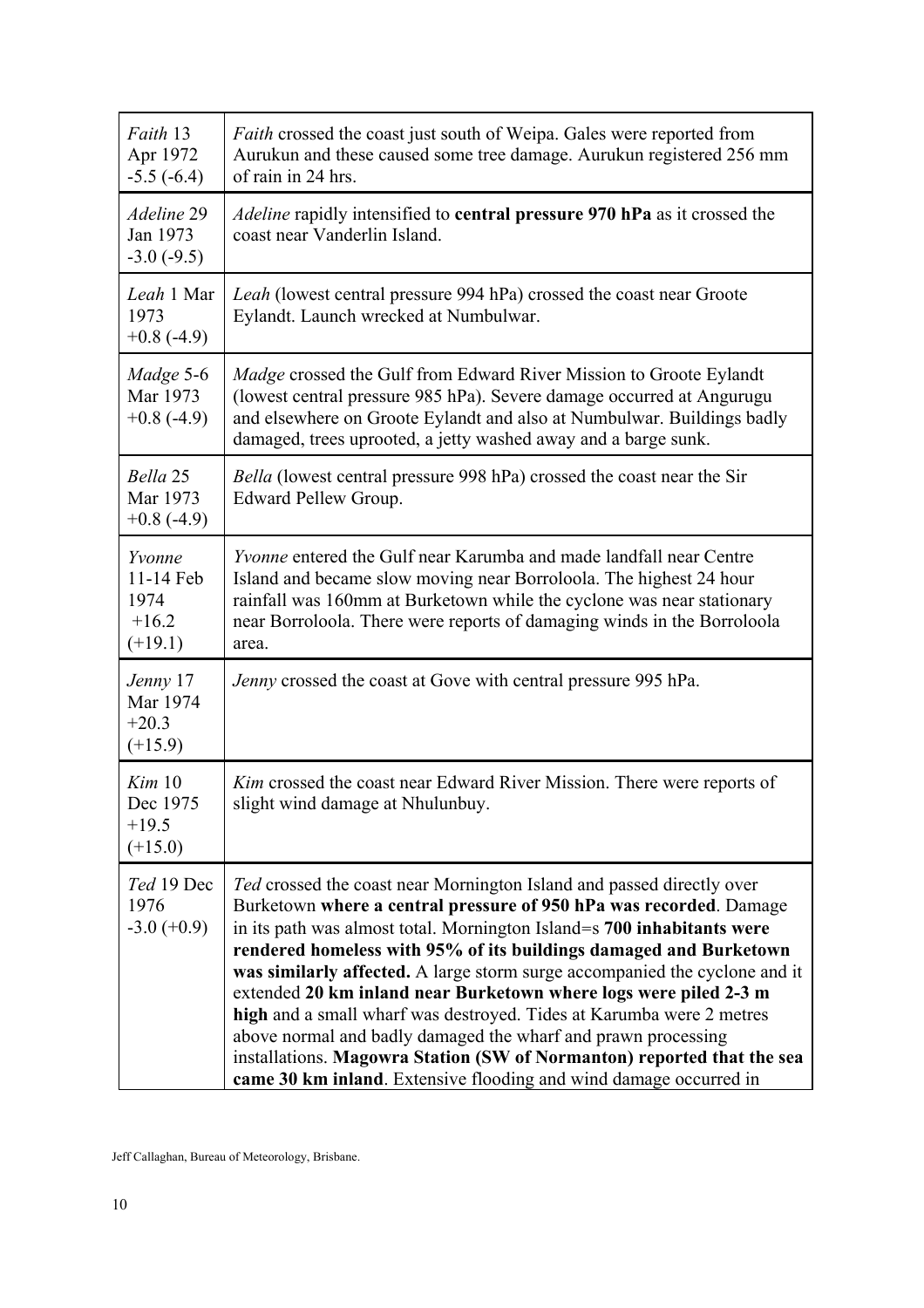|                                            | stations inland from Burketown. The <b>hurricane force winds extended a</b><br>long way inland, for example Cowan Downs near the Burke and Wills<br>Roadhouse had out buildings unroofed, windows blown out of the main<br>building, telephone posts bent to ground level and trees 4 feet in diameter<br>snapped. Livestock losses caused by drowning and low temperatures were<br>estimated to be 250,000.                                                                                                                                                                                                                                                                                                                                                                                                  |
|--------------------------------------------|---------------------------------------------------------------------------------------------------------------------------------------------------------------------------------------------------------------------------------------------------------------------------------------------------------------------------------------------------------------------------------------------------------------------------------------------------------------------------------------------------------------------------------------------------------------------------------------------------------------------------------------------------------------------------------------------------------------------------------------------------------------------------------------------------------------|
| Otto 7 Mar<br>1977<br>$-9.5(-3.8)$         | Otto crossed the coast between Aurukun and Weipa. The only damage<br>reported was tree damage at Weipa. Messmate trees (shallow rooted) with<br>girths to 6 ft were blown down                                                                                                                                                                                                                                                                                                                                                                                                                                                                                                                                                                                                                                |
| Gwen 27<br>Feb 1978<br>$-24.4(-)$<br>11.1) | <i>Gwen</i> passed directly over Edward River Mission where wind gusts to 70<br>knots were reported. A house lost section of roofing iron and waves brought<br>the sea over the first sand dunes. At Kowanyama strongest winds were from<br>the ESE. Many trees there were blown over (girths to 2 metres). Quite a few<br>blown over at ground level.                                                                                                                                                                                                                                                                                                                                                                                                                                                        |
| Hal 7 Apr<br>1978<br>$-7.9(+0.9)$          | Hal crossed the coast about 80 km S of Aurukun. No damage was reported.                                                                                                                                                                                                                                                                                                                                                                                                                                                                                                                                                                                                                                                                                                                                       |
| Peter 32<br>Dec 1978<br>$-0.9(-2.3)$       | <i>Peter</i> crossed the coast near Edward River Mission. There was little<br>significant wind damage.                                                                                                                                                                                                                                                                                                                                                                                                                                                                                                                                                                                                                                                                                                        |
| Greta 10<br>Jan 1979<br>$-4.0 (+0.6)$      | Greta crossed the coast 20 km south of Weipa. Weipa recorded a maximum<br>wind gust of 42 knots and a 30 min calm in the eye where a central pressure<br>of 986 hPa was recorded. Little damage was experienced.                                                                                                                                                                                                                                                                                                                                                                                                                                                                                                                                                                                              |
| Rosa 26<br>Feb 1979<br>$+6.7(-0.1)$        | Rosa crossed the coast 30 km NNW of Bing Bong homestead (NT) at<br>maximum intensity (central pressure estimated at 955 hPa). A NOAA<br>research aircraft flew a single mission over the cyclone and at the point of<br>closest approach at 0440 UTC 26th, the maximum wind encountered was<br>91 knots at 540m elevation and 37 km NE from the centre of the eye<br>(eye diameter was 37km). Coastal and riverside stations in the SW Gulf<br>reported large tides. The water level at Bing Bong rose 2 metres above<br>the spring high tide mark. A tide gauge on Groote Eylandt was washed<br>away. There was thousand of dollars of structural damage to stations in the<br>SW Gulf together with the felling of extensive tracts of forests. A light<br>aircraft stranded on North Island was destroyed. |
| Stan 14<br>Apr 1979<br>$-5.5(-1.6)$        | <i>Stan</i> crossed the coast 40 km N of Weipa and no damage or significant<br>flooding occurred. At no time was an eye discernable on satellite imagery.<br>A 0.5 storm surge was reported at Weipa. 24 hour rainfall totals were<br>233mm Iron Range, 127 mm Moreton and 84 mm Weipa.                                                                                                                                                                                                                                                                                                                                                                                                                                                                                                                       |
| Doris 17<br>Mar 1980                       | Doris crossed the coast between Gove and Groote Eylandt. Extensive<br>though minor damage occurred on the Gove Peninsula and Groote Eylandt.                                                                                                                                                                                                                                                                                                                                                                                                                                                                                                                                                                                                                                                                  |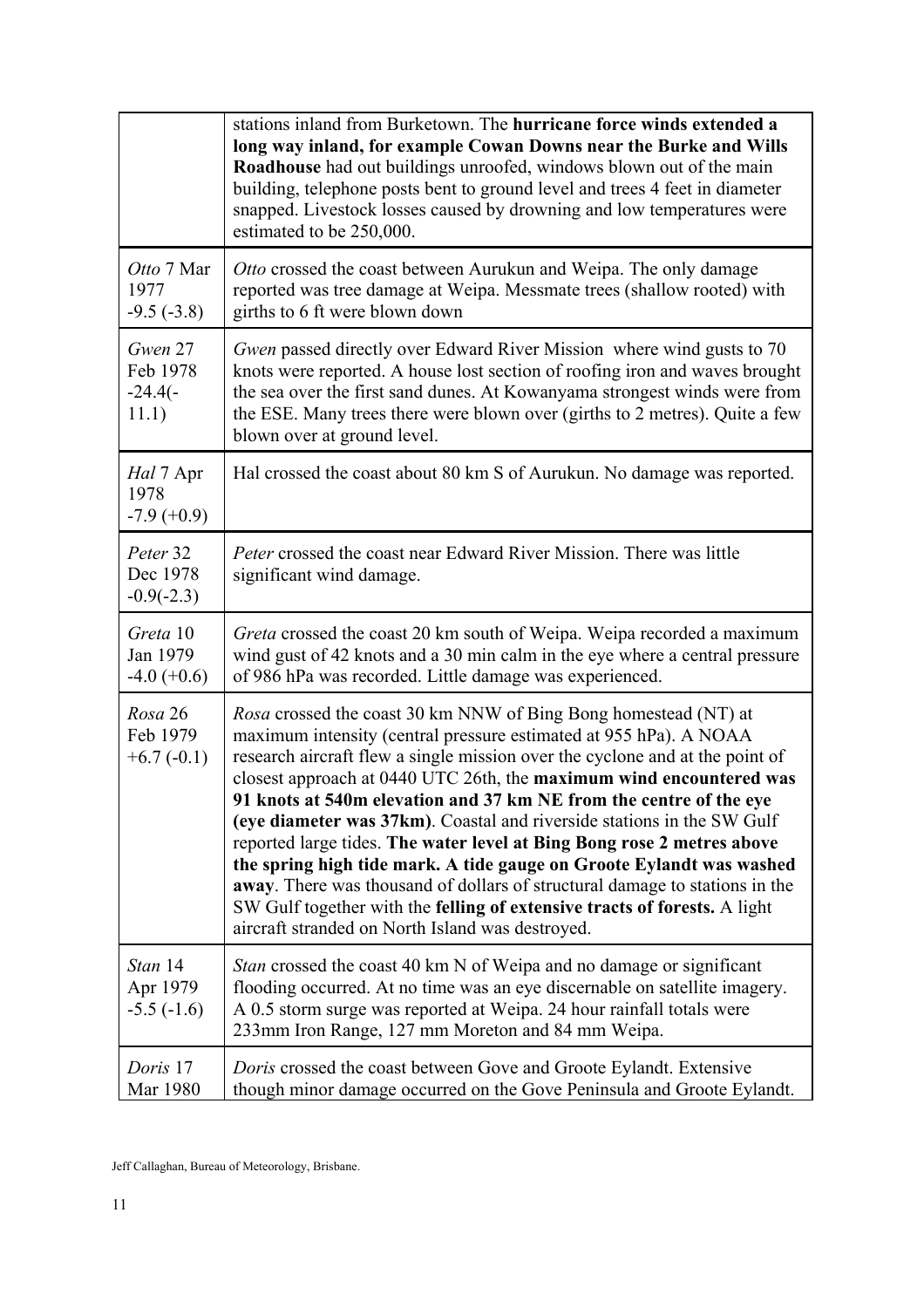| $-8.5(-6.8)$                               | The mining companies incurred direct damage costs of \$(1981)150,000<br>while total community coasts were \$500,000.                                                                                                                                                                                                                                                                                                                                                                                                                                                                                                                                                                                                                                                                                                                                                                                                                                                                                                                                                                       |
|--------------------------------------------|--------------------------------------------------------------------------------------------------------------------------------------------------------------------------------------------------------------------------------------------------------------------------------------------------------------------------------------------------------------------------------------------------------------------------------------------------------------------------------------------------------------------------------------------------------------------------------------------------------------------------------------------------------------------------------------------------------------------------------------------------------------------------------------------------------------------------------------------------------------------------------------------------------------------------------------------------------------------------------------------------------------------------------------------------------------------------------------------|
| $Eddie10-11$<br>Feb 1981<br>$-3.2(-5.7)$   | <i>Eddie</i> crossed the southern Gulf coast near the Qld/NT border. Wentworth<br>Station reported a 1.5 metre storm surge and after it crossed the coast Elliot<br>in the NT reported a gust to 77 knots.                                                                                                                                                                                                                                                                                                                                                                                                                                                                                                                                                                                                                                                                                                                                                                                                                                                                                 |
| Unnamed<br>20 Dec<br>1981<br>$+4.7 (+5.6)$ | This cyclone made landfall at Gove at 11.30 pm (1400 UTC) with 10<br>minute average winds of 62 knots recorded with gusts to 88 knots at 1am<br>(1530 UTC). Extensive tree damage occurred in the Gove area with some<br>damage to ships berthed at the Nabalco Wharf.                                                                                                                                                                                                                                                                                                                                                                                                                                                                                                                                                                                                                                                                                                                                                                                                                     |
| Dominic 7<br>Apr 1982<br>$-3.8(-3.2)$      | Dominic crossed the coast near Cape Keerweer. Just prior to landfall<br>satellite imagery showed a clear eye around 40 km in diameter<br>surrounded by cloud tops colder than -70 <sup>°</sup> C (7.0 on the Dvorak T scale).<br>There was damage to buildings and power lines at Edward River Mission.<br>At Aurukun damage was assessed at \$(1982)200,000. Tides were 1 m above<br>normal at Weipa and 1.5 m above normal at Karumba. A detailed report of<br>the damage in the remote Cape Keerweer area was provided by the log of<br>The Round Australia Kayak expedition. Tree damage commenced at<br>Wallaby Island (mouth of Archer R.) And extended south of Edward River<br>Mission. The most extensive damage was from Love River To Holyrod<br>River. There, all seashore Casuarinas were killed presumably due to salt<br>water in root system. North of Cape Keerweer tree damage suggested<br>onshore winds. One mile north of Cape Keerweer was an area devoid of<br>all vegetation (no grass or trees) - the area appeared like a ploughed<br>field for one mile inland. |
| $Jim -10$<br>Mar 1984<br>$-5.8 (+0.7)$     | <i>Jim</i> crossed the coast near Port Roper. There was evidence of a storm surge<br>south of the Roper River Mouth. A 15m fishing boat was beached an<br>estimated 3 to 6 metres above the tide level and an observer at Alyangula<br>reported an estimated storm surge of 1.5 metres. There was wind damage to<br>trees at Roper River Mission.                                                                                                                                                                                                                                                                                                                                                                                                                                                                                                                                                                                                                                                                                                                                          |
| Kathy 23<br>Mar 1984<br>$-5.8 (+0.7)$      | Kathy crossed the coast near Borroloola and Centre Island on the morning<br>of the 23rd. The cyclone was very small with a radius of maximum wind<br>speed of 15 km and the eye radius 10 km. Gales extended out to 65 km.<br>The anemometer at Centre Island was blown away however before this it<br>recorded a 10 minute average wind speed of 100 knots with gusts to 125<br>knots. The eye passed over Centre Island and a pressure of 940 hPa was<br>recorded there. A nearby trawler recorded a verified 938 hPa. 20 prawn<br>trawlers were sheltered in the Pellew Islands and one sunk, 3 ran aground<br>and most of the others were scattered over a large area with some damage.<br>One crewman from the sunken trawler drowned. The cyclone made<br>landfall during a spring high tide and a 3 metre storm surge was estimated<br>from debris lines on the eastern side of Vanderlin Island. Sea turtles were<br>stranded up to 7km inland near the McArthur River mouth. The cyclone                                                                                          |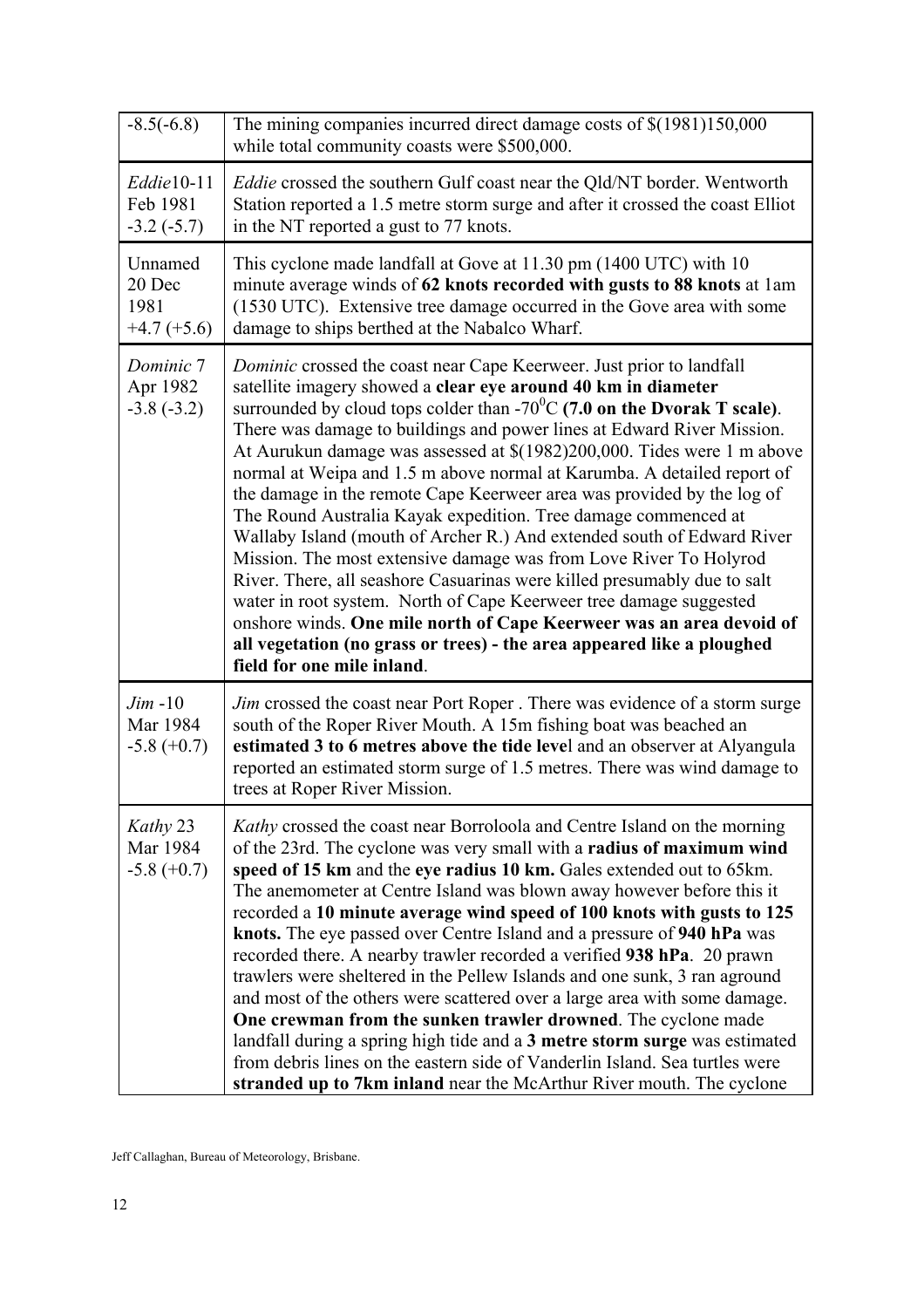|                                                | caused devastation to woodland vegetation in the Pellew Group and inland<br>for 250 km. Several holiday camps in the islands were destroyed or<br>badly damaged. At Borroloola, 45km inland, several buildings were<br>wrecked and many others damaged.                                                                                                                                                                                                                                                                                                                                                                                                                                                                                                                                                                                                                                                                                                                                                                                                                                                                                                                                                                         |
|------------------------------------------------|---------------------------------------------------------------------------------------------------------------------------------------------------------------------------------------------------------------------------------------------------------------------------------------------------------------------------------------------------------------------------------------------------------------------------------------------------------------------------------------------------------------------------------------------------------------------------------------------------------------------------------------------------------------------------------------------------------------------------------------------------------------------------------------------------------------------------------------------------------------------------------------------------------------------------------------------------------------------------------------------------------------------------------------------------------------------------------------------------------------------------------------------------------------------------------------------------------------------------------|
| Rebecca 22<br>Feb 1985<br>$+6.7(+0.4)$         | Rebecca crossed the coast just to the north of Weipa. Tree damage at Weipa<br>with trees with girths to 60 cm blown down.                                                                                                                                                                                                                                                                                                                                                                                                                                                                                                                                                                                                                                                                                                                                                                                                                                                                                                                                                                                                                                                                                                       |
| Sandy 24<br>Mar 1985<br>$-2.0$ (+7.7)          | Sandy passed to the north of the Sir Edward Pellew Group and Centre<br>Island recorded a minimum pressure of 973 hPa, 10 min average winds to<br>92 knots (47 m/s) and gusts to 130 knots (67 m/s). Two trawlers, the<br>Hayman and Sea Fever, were beached after experiencing gusts over 118<br>knots and swells (measured by their depth sounders) to 12 metres. A<br>Bureau survey team measured a storm surge of 3 to 3.5 metre at Centre<br><b>Island</b> and a pilot whale was swept 1km inland. Flooding was extensive<br>along the southern Gulf coast with 860 mm recorded at Centre island in 4<br>days. Sandy then made landfall near Roper bar. Trawlers sheltering in the<br>Roper River suffered damage and reported a calm eye lasting 1 hour.                                                                                                                                                                                                                                                                                                                                                                                                                                                                   |
| Irma 20<br>Jan 1987<br>$-6.3$ $(-10.8)$        | Irma crossed the coast near Roper Bar where a pressure of 989.9 hPa was<br>recorded. The maximum recorded wind was 60 knots (31m/s) from a ship<br>west of Groote Eylandt just prior to landfall. There was only slight wind<br>damage though a number of people were evacuated from Birrimba Station<br>as floodwaters threatened the homestead.                                                                                                                                                                                                                                                                                                                                                                                                                                                                                                                                                                                                                                                                                                                                                                                                                                                                               |
| Jason 9-13<br>Feb 1987<br>$-12.6(-)$<br>11.9)  | Jason crossed the NT coast near Groote Eylandt. It destroyed most of the<br>buildings in the NT community of Baniyalla (100 km SW of Nhulunbuy).<br>The 60 residents sheltered in the school as all houses were destroyed. Some<br>houses lost roofs at Gapuwiyak (20 km W of Baniyalla). Gove radar<br>showed an eye of around 20 km diameter on the 8th and 9th. It then<br>moved back into the Gulf and crossed the Qld coast about 40 km ENE of<br>Burketown. An anemometer at Burketown recorded a 10 min average<br>wind of 64 knots with gusts to 84 knots (from the SSE). The cyclone was<br>moving S at 17 km/hr (9 knots) so that winds on the eastern side of the<br>cyclone were stronger. Lowest pressure at Burketown was 983 hPa at 3pm<br>13th (at the time of the strongest winds). The bar dropped to 981 hPa (10)<br>min max wind 50 knots) at Mornington Island. There was structural damage<br>at Burketown and Mornington Island and tree damage throughout the SE<br>Gulf Country. A 2.04 metre storm surge was measured at Karumba at<br>0500 UTC 13th. The maximum storm tide was 4.7 metres (lowest<br>astronomical tide datum) at 0700 UTC which was 0.11 metres above<br>highest astronomical tide. |
| <i>Felicity</i> 15<br>Dec 1989<br>$-5.0(-2.7)$ | <i>Felicity</i> was very rapidly developing as it made landfall near the Gilbert<br>River mouth in the SE Gulf. Infrared satellite imagery showed a clear eye<br>had formed right at landfall surrounded by cold cloud tops (T5.5 on the                                                                                                                                                                                                                                                                                                                                                                                                                                                                                                                                                                                                                                                                                                                                                                                                                                                                                                                                                                                        |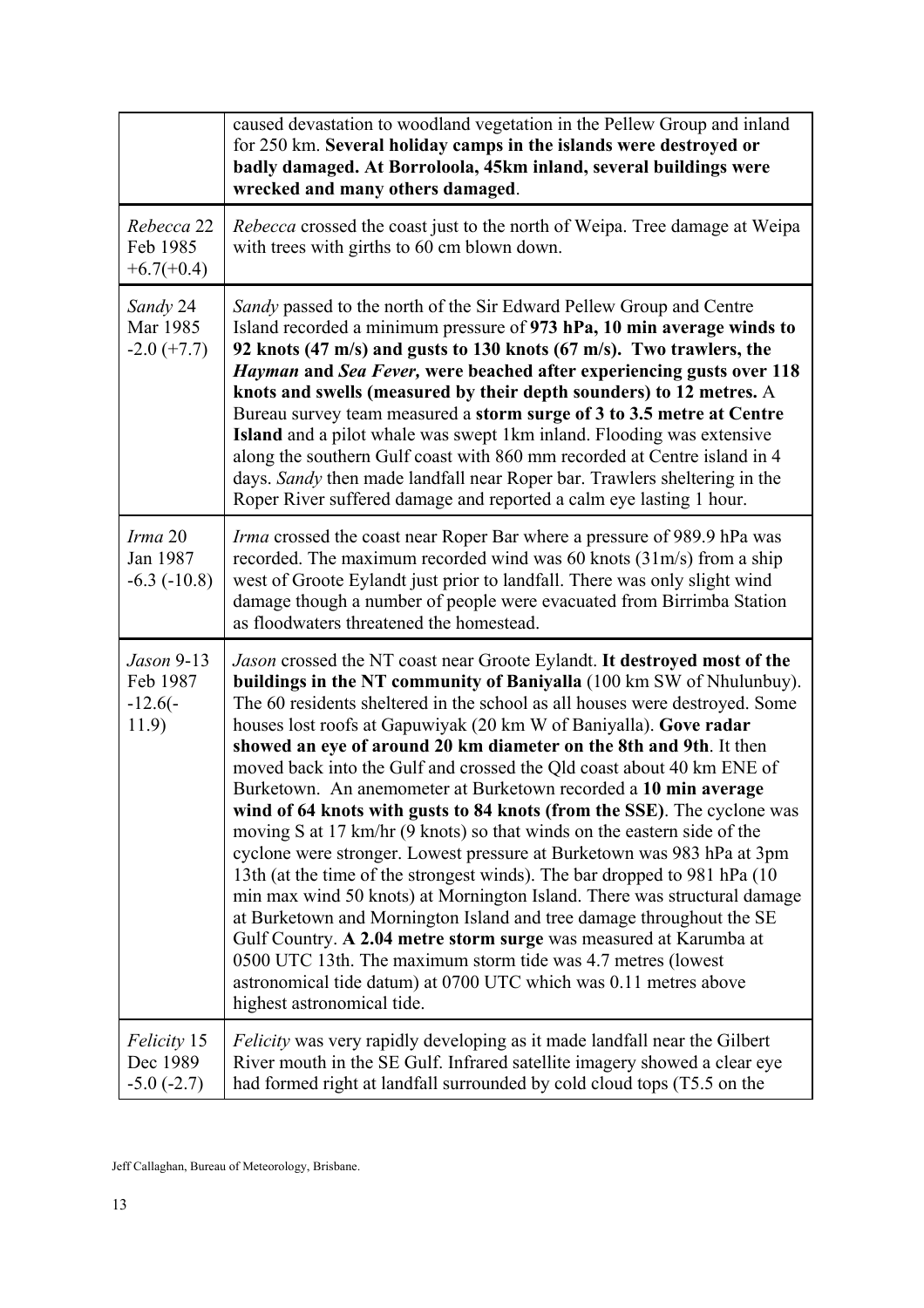|                                                | Dvorak satellite cloud top temperature intensity scale). A Barramundi<br>fisherman has his house 12 feet above the high tide level and the sea came<br>up to within 4 feet of the house which is an $8 \text{ ft}(2.5\text{m})$ surge. The house<br>remained in offshore winds so that the surge would have been greater to the<br>north. The strongest winds were from the SE and 80% of the trees were<br>blown down and all trees were stripped of leaves. The wind was of<br>sufficient strength to blow over a heavy stove which took 4 men to lift.                                                                                                                                                                                                                                                                                                                                                                                                               |
|------------------------------------------------|-------------------------------------------------------------------------------------------------------------------------------------------------------------------------------------------------------------------------------------------------------------------------------------------------------------------------------------------------------------------------------------------------------------------------------------------------------------------------------------------------------------------------------------------------------------------------------------------------------------------------------------------------------------------------------------------------------------------------------------------------------------------------------------------------------------------------------------------------------------------------------------------------------------------------------------------------------------------------|
| Greg 5 Mar<br>1990<br>$-8.5(-8.7)$             | Greg crossed the coast near Normanton. Sweers Island recorded a gust of<br>50 knots. Normanton recorded 80 mm of rain in 24 h.                                                                                                                                                                                                                                                                                                                                                                                                                                                                                                                                                                                                                                                                                                                                                                                                                                          |
| Mark 10<br>Jan 1992<br>$-25.4(-)$<br>17.1)     | Mark crossed the coast near Weipa, Weipa suffered widespread minor<br>damage with falling trees largely responsible for house damage and power<br>line damage. Wave action caused \$3.5 (1994 million) damage to the<br>Kaolin loading facility at the Port. The maximum wind gust at Weipa Met<br>Office was 63 knots from the NW. A maximum gust of 75 knots was<br>recorded from an anemometer located at Lorim Point.                                                                                                                                                                                                                                                                                                                                                                                                                                                                                                                                               |
| Nina 25<br>Dec 1992<br>$-5.5(-7.3)$            | <i>Nina</i> crossed the coast near Cape Keerweer. Aurukun reported 4 houses<br>structurally damaged, widespread tree damage and the VHF aerial lost<br>from the Council roof. Archer River reported severe flooding with 4 people<br>isolated at the Roadhouse. Severe tree damage, heavy rain and one house<br>was unroofed at Porwmpuraaw.                                                                                                                                                                                                                                                                                                                                                                                                                                                                                                                                                                                                                            |
| Sadie 30<br>Jan 1994<br>$-1.6 (+0.2)$          | Sadie crossed the SE Gulf coast near Inkerman Station and no injuries or<br>damage was reported. It produced very heavy drought breaking rain to NE<br>inland Qld.                                                                                                                                                                                                                                                                                                                                                                                                                                                                                                                                                                                                                                                                                                                                                                                                      |
| Warren 6<br>Mar 1995<br>$+3.5(-5.1)$           | <i>Warren</i> crossed the coast near Mornington Island early on 6 March 1995.<br>The barometer at Mornington Island Mission (Gununa) dropped to 966<br>hPa when the centre of the cyclone was 20 km away. The radius of the eye<br>was around 20 km and at 2am the wind went calm at Gununa. In the band of<br>maximum winds the hand anemometer there went off the scale at 125<br>km/hr. Seawater at this time (low tide) was dead level with the top of<br>the jetty (2.5 m above normal). 2 houses were badly damaged and another<br>32 had some damage. Many trees were uprooted and power lines were<br>downed. A Cessna at the airport was blown over. Tides were 1.5 m above<br>normal at Sweers Island. A 1.5 m surge was measured at Karumba.<br>Karumba wave recording station recorded Hsig to 1.8m and Hmax to 3.5m.<br>Westmoreland Station suffered minor roofing iron damage.<br>Hells Gate suffered extensive flooding (\$1.6million damage to roads). |
| <i>Barry</i> 5 Jan<br>$1996 + 8.4$<br>$(+1.3)$ | Cyclone Barry made landfall around 1100 UTC 5 January 1996 between<br>the mouths of the Staaten and Gilbert Rivers, a stretch of coastline that is<br>sparsely inhabited. The eye of the cyclone was clearly visible on by<br>combining data from weather watch radars located on Mornington Island                                                                                                                                                                                                                                                                                                                                                                                                                                                                                                                                                                                                                                                                     |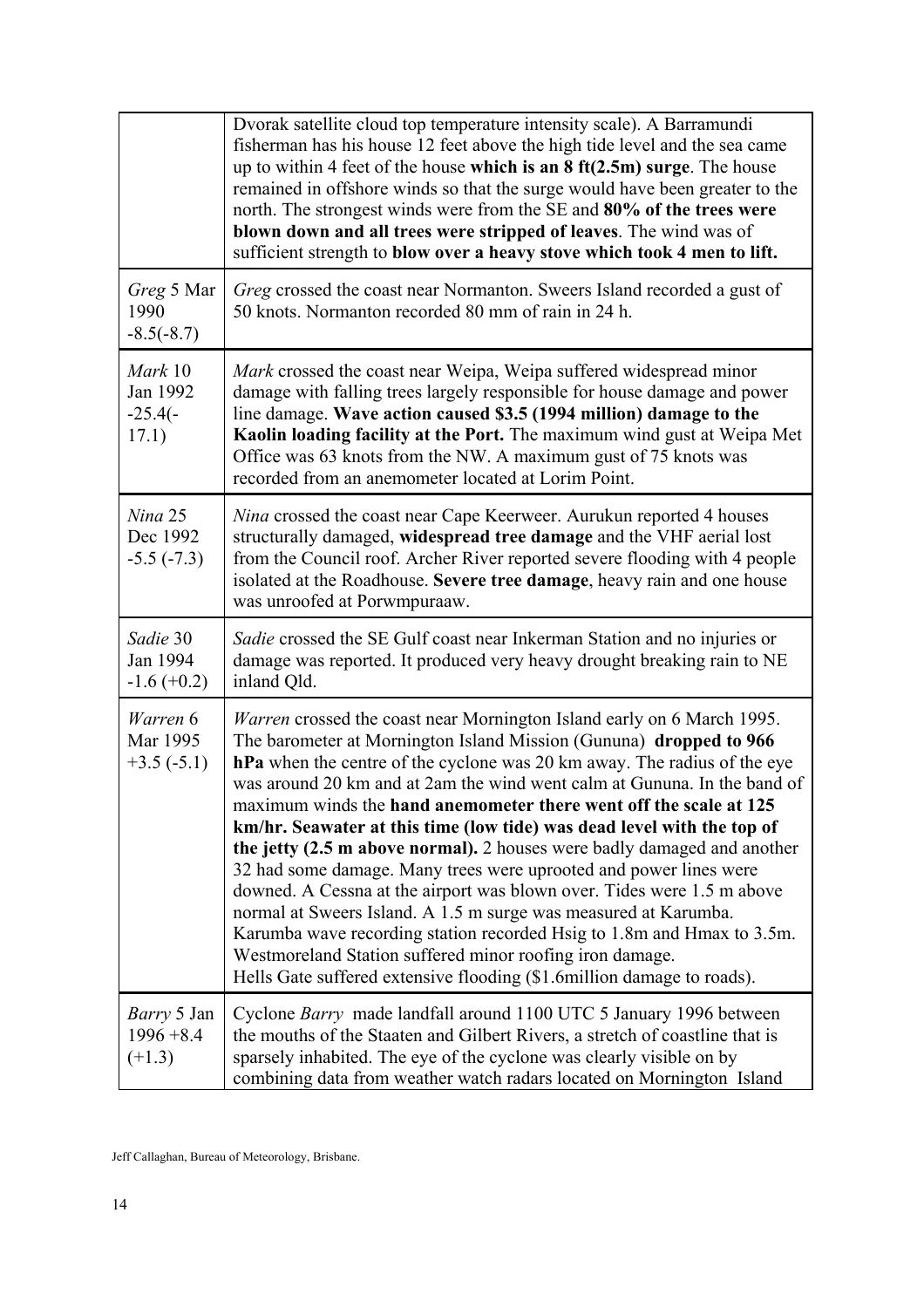|                                                                                 | and at Weipa. The eye passed directly over a professional fisherman=s<br>camp, said to be about 4 metres above high water mark, and it was<br>wrecked by wind and storm surge. A field survey by helicopter<br>indicated the occurrence of a storm surge which travelled up to 7 km<br>inland, after topping the frontal dunes, in an area near and south of the<br>Staatan River mouth. It was assessed as being a storm surge of at least 4<br>metres.                                                                                                                                                                                                                                                                                                                                                                                                                                                                                                                                                                                                                                                                                                                                                                                                                                                                                                                 |
|---------------------------------------------------------------------------------|--------------------------------------------------------------------------------------------------------------------------------------------------------------------------------------------------------------------------------------------------------------------------------------------------------------------------------------------------------------------------------------------------------------------------------------------------------------------------------------------------------------------------------------------------------------------------------------------------------------------------------------------------------------------------------------------------------------------------------------------------------------------------------------------------------------------------------------------------------------------------------------------------------------------------------------------------------------------------------------------------------------------------------------------------------------------------------------------------------------------------------------------------------------------------------------------------------------------------------------------------------------------------------------------------------------------------------------------------------------------------|
| Jacob<br>(unnamed<br>while in the<br>Gulf) 28<br>Jan 1996<br>$+8.4$<br>$(+1.3)$ | The low rapidly developed while approaching the southwest coast of the<br>Gulf of Carpentaria and produced wind gusts of 26ms <sup>-1</sup> at Centre Island for<br>a four hour period including a peak wind gust of 34 ms <sup>-1</sup> . The lowest<br>pressure recorded at Centre Island was 988.3 hPa and the central pressure at<br>the time was estimated at 986 hPa. It made landfall near Bing Bong, an ore-<br>loading port 50 km west northwest of Centre Island.                                                                                                                                                                                                                                                                                                                                                                                                                                                                                                                                                                                                                                                                                                                                                                                                                                                                                              |
| Ethel<br>9 Mar<br>1996<br>$+6.2(+4.7)$                                          | <i>Ethel</i> made landfall 13 km north of Duyfken Point and 33 km west<br>northwest of Weipa. The time of landfall was at 1700 UTC 9 March 1996.<br>The eye passed over the Ely Mining Camp and a central pressure of 980 hPa<br>was recorded in the eye. Bark was stripped from trees and trees up to one<br>metre in diameter were uprooted. Strips of up to 2 km wide were<br>completely defoliated. The beach area about the point of landfall was<br>completely changed exposing objects never seen before by the miners and<br>was obviously affected by large waves and storm surge. The strongest wind<br>gust of 28 ms <sup>-1</sup> at Weipa Meteorological Office was recorded at 1030 UTC<br>9 March 1996 when an outer rainband passed through the station. This was<br>at the time the peak storm surge of 1.18 metres was recorded at Weipa. The<br>water level exceeded the highest astronomical tide at Weipa by .26 metres.<br>Around this time a waverider buoy located 8 km west southwest of Weipa<br>recorded a significant wave height of 3.76m and a peak wave height 6.69<br>m. The peak height reading is the largest wave observed at the Weipa<br>wave recording station in 16 years of operation. At the time <i>Ethel</i> made<br>landfall the winds at Weipa were offshore and a peak negative storm surge<br>of 0.8 metres was recorded. |
| Phil<br>26 Dec<br>$1996 + 7.2$<br>$(+3.8)$                                      | <i>Phil</i> made landfall near Groote Eylandt causing moderate tree damage<br>though no structural damage was reported. A ship reported a mean wind of<br>35 knots. There was no reoprt of significant storm surge. Alyangula<br>reoprted 116 mm of rain in 24 h.                                                                                                                                                                                                                                                                                                                                                                                                                                                                                                                                                                                                                                                                                                                                                                                                                                                                                                                                                                                                                                                                                                        |
| Sid 27-28<br>Dec 1997 -<br>9.1<br>$(-15.6)$                                     | Sid passed over the town of Nhulunbuy as it moved into the Gulf. Damage<br>caused by gale force winds was limited to falling trees. Two craft dragged<br>their moorings and one was washed against rocks at the Nhulunbuy Yacht<br>club. A maximum wind gust of 46 knots (85 km/hr) and minimum MSL<br>pressure of 989.5 hPa were recorded at Nhulunbuy Airport. As Sid passed<br>Groote Eylandt, trees were uprooted there and powerlines damaged. It<br>made landfall just to the west of Mornington Island on the 28th as a weak                                                                                                                                                                                                                                                                                                                                                                                                                                                                                                                                                                                                                                                                                                                                                                                                                                      |

Jeff Callaghan, Bureau of Meteorology, Brisbane.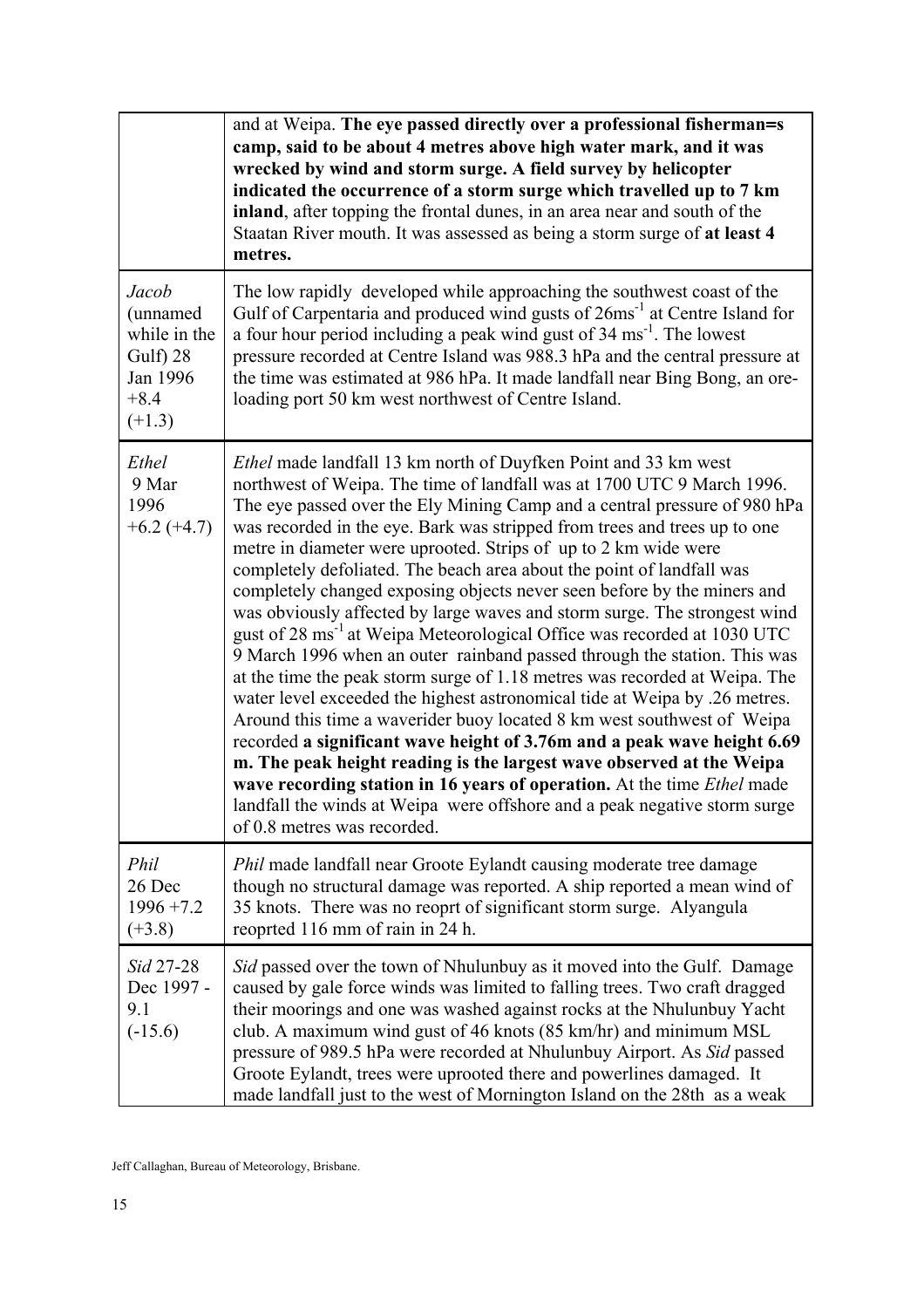|                                      | system.<br>Wollogorang registered 341 mm of rain in the 24 hr to 9 am 29th.                                                                                                                                                                                                                                                                                                                                                                                                                                                                                                                                                                                                                                                                                                                                                                                                                                                                                                                                                                                                                                                                                                                                                                                                      |
|--------------------------------------|----------------------------------------------------------------------------------------------------------------------------------------------------------------------------------------------------------------------------------------------------------------------------------------------------------------------------------------------------------------------------------------------------------------------------------------------------------------------------------------------------------------------------------------------------------------------------------------------------------------------------------------------------------------------------------------------------------------------------------------------------------------------------------------------------------------------------------------------------------------------------------------------------------------------------------------------------------------------------------------------------------------------------------------------------------------------------------------------------------------------------------------------------------------------------------------------------------------------------------------------------------------------------------|
| Les 25 Jan<br>1998-23.5<br>$(-17.3)$ | Les crossed the southern part of Groote Eylandt early on the 25th. The MV<br>Sea Sparkle anchored west of Groote Eylandt about 27 km west of<br>Angurugu recorded a pressure of 979 hPa at 1930 UTC 24 January and a<br>maximum gust of 92 knots (47.4 m/s) at 2030 UTC 24 January. A 10<br>minute mean wind of 43 knots was recorded on an AWS at Alyangula. A 55<br>knot gust was recorded at Centre Island at 0400 UTC 24 Jan. Gale force<br>winds were recorded at the North East Island AWS for 6 hours from 1230<br>UTC 25 January. It was estimated that the radius of gales was 110 km, the<br>radius of storm force winds 35 km and the radius of calm winds 7 km.<br>Les passed directly over Numbulwar on the mainland coast where roofs<br>were blown off houses and trees blown down. There were power outages<br>there and at the communities on Groote Eylandt. There was a metre rise in<br>the sea at the Groote Eylandt Port. After making landfall heavy rain<br>brought major flooding to Katherine and Daly Rivers. Thousands of<br>residents from the towns of Katherine, Mataranka, Daly Waters and<br>Beswick were evacuated. Three people drowned, damage (excluding<br>Government facililities and many insured properties) was 70 million<br>dollars. |
| $May\,26$<br>Feb 1998                | May crossed the coast in the vicinity of Bayley Pt (south of Mornington<br>Island). It had a central pressure of 990 hPa and a clear radar eye was<br>visible. 44 buildings were damaged by the wind on Mornington Island and<br>the costs of repairs was $\$(1998)$ 375,745. The remnants of May remained<br>about the Southern Gulf country until early March which resulted in<br>extensive flooding. The highest rainfall was recorded at Burketown with<br>1065 mm recorded over the 7 day period commencing 26 February 1998.<br>Severe flooding to major flood level occurred in the lower reaches of the<br>Nicholson, Albert, Gregory, Leichhardt and lower Flinders Rivers.                                                                                                                                                                                                                                                                                                                                                                                                                                                                                                                                                                                            |
| Steve 28<br>Feb-1<br>March<br>2000   | After making landfall near Cairns on 27 February 2000 tropical cyclone<br>Steve crossed the base of Cape York Peninsula and Steve reformed in the<br>southeastern Gulf of Carpentaria a day after crossing the Queensland east<br>coast and almost as soon as it moved over water in the southeastern Gulf.<br>Steve moved northwest along the southern Gulf of Carpentaria coast,<br>crossing the coast north of Port McArthur on 1 March as a category 1. Steve<br>passed over the uninhabited Sir Edward Pellew Group of islands prior to<br>coastal crossing with gale force winds recorded by the Centre Island<br>Automatic Weather Station. Crossing the islands weakened Steve and only<br>a brief period of strong winds and a 45 minute calm were observed at Bing<br>Bong Port on the mainland coast north of Port McArthur. No damage was<br>reported from Bing Bong port near where the cyclone crossed the coast, and<br>Borroloola township, about 60 km inland from Bing Bong reported some<br>uprooting of small trees.                                                                                                                                                                                                                                         |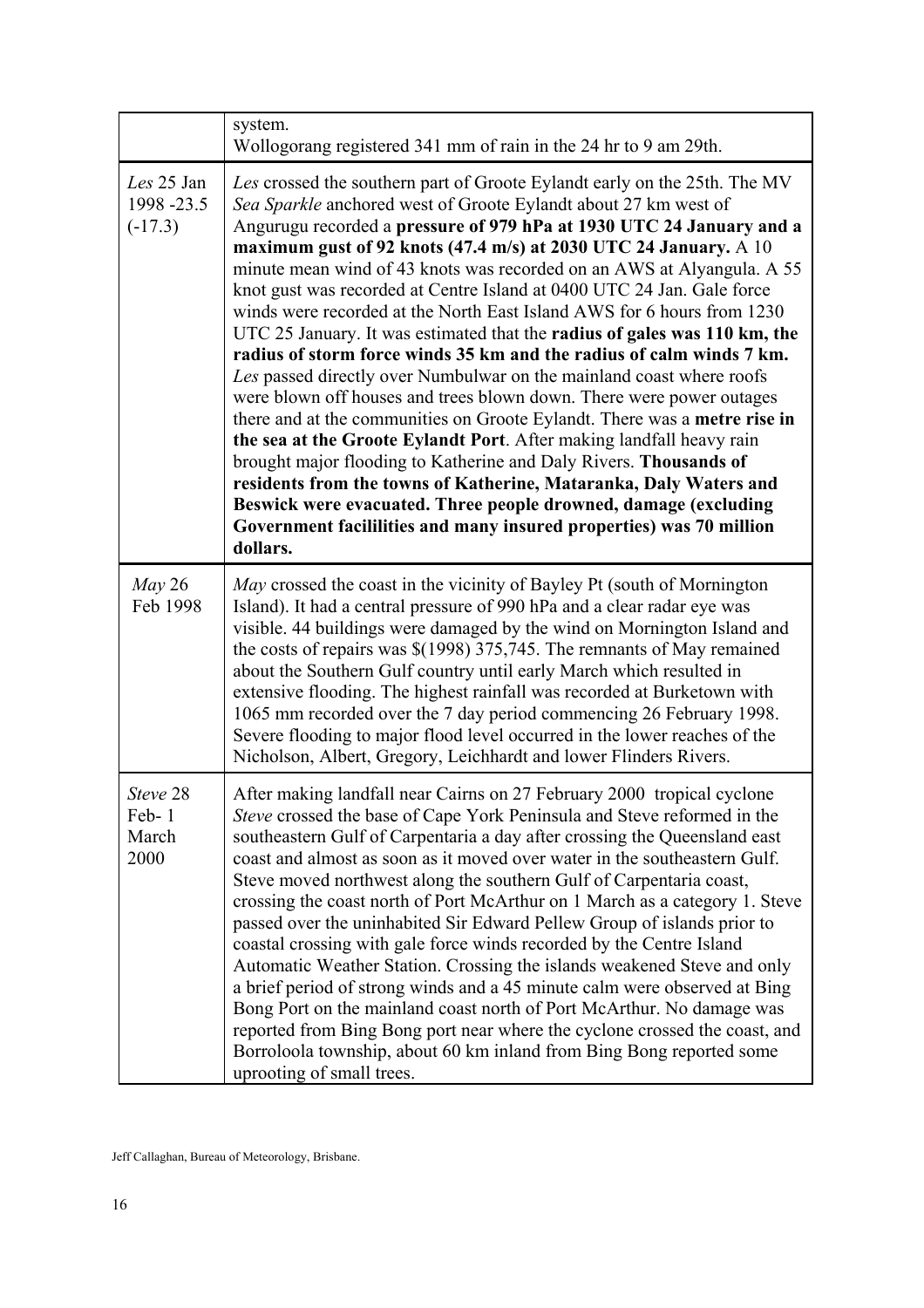|                                      | Minimum mean sea level pressure recorded: 987 hPa 2252Z 29/2/00 Centre<br>Island AWS. Maximum sustained (10 min average) wind speed recorded<br>wind speed: 38 knots 2224 UTC 29/02/2000 at Centre Is AWS with gusts to<br>50 knots at 2145 UTC.                                                                                                                                                                                                                                                                                                                                                                                                                                                                                                      |
|--------------------------------------|-------------------------------------------------------------------------------------------------------------------------------------------------------------------------------------------------------------------------------------------------------------------------------------------------------------------------------------------------------------------------------------------------------------------------------------------------------------------------------------------------------------------------------------------------------------------------------------------------------------------------------------------------------------------------------------------------------------------------------------------------------|
| Winsome<br>10/11<br>February<br>2001 | The cyclone due to its large size generated large seas and storm surge across<br>wide areas of the Gulf. A barge taking supplies from Karumba to<br>Pormpurraw capsized at the Gilbert River Mouth at 4am (EST) 11 February<br>2001. The crew of 2 were rescued by a fishing boat. A fisherman was<br>missing near Eagle Bay in the Northern Territory while trying to search for<br>a missing punt.                                                                                                                                                                                                                                                                                                                                                  |
|                                      | There were large areas of storm surge of between 1 to 2.5 metres at various<br>locations about the southwest Gulf of Carpentaria. Coastal erosion and<br>damage to shoreline facilities were reported from Groote Eylandt,<br>Bickerton Island and along the mainland coast. At Nhulunbuy, the sea level<br>rose 0.5 metres above highest astronomical tide (HAT), covering the<br>Perkins Wharf and inundating areas not previously known to have been<br>covered by the sea. At Alyangula the storm surge reached 1.3 m above<br>highest astronomical tide (HAT). A small boat drifted from its moorings<br>and was lifted ashore on to the Golf course. A car was washed off Shoreline<br>Road and a lot of sand was deposited on the golf course. |
|                                      | At Bickerton Island, the storm surge caused some beach and dune erosion,<br>undermining Casuarina trees. At Numbulwar the majority of the estimated<br>\$1 million damage bill was caused by the storm surge which was estimated<br>at 2.5m (1 metre above HAT) with about another metre of wave action<br>above that level. Workshops, roads, plant and equipment were damaged and<br>inundated with seawater. Shipping containers and beached boats were<br>shifted inland and the road to the barge landing was damaged. A 2 metre<br>surge was also reported at Bing Bong Port (Port McArthur), raising the<br>water level over the wharf at high tide.                                                                                           |
|                                      | <b>Observations</b><br>The strongest 10 minute average winds of 130/41 knots were recorded at<br>Centre Island AWS at 1207 UTC 10 February 2001. Gales were reported<br>from Centre Island from 1100 UTC 10 February 2001 to 2023 UTC 10<br>February 2001. The maximum 10 minute average wind speed recorded at<br>buoy 52625 (-14.6S 138.8E) was 050/30 knots (MSLP 994.4 hPa) at 1909<br>UTC 10 February 2001.                                                                                                                                                                                                                                                                                                                                      |
| Wylva<br>16<br>February<br>2001      | Wylva was crossed the southern Gulf of Carpentaria coastline on the 16<br>February 2001 just west of the Northern Territory-Queensland border as a<br>weak Category 1 cyclone. The cyclone decayed into a tropical LOW which<br>moved steadily across the Northern Territory for the next few days, finally<br>decaying over the Pilbara region of Western Australia on the 22nd. Like                                                                                                                                                                                                                                                                                                                                                                |

Jeff Callaghan, Bureau of Meteorology, Brisbane.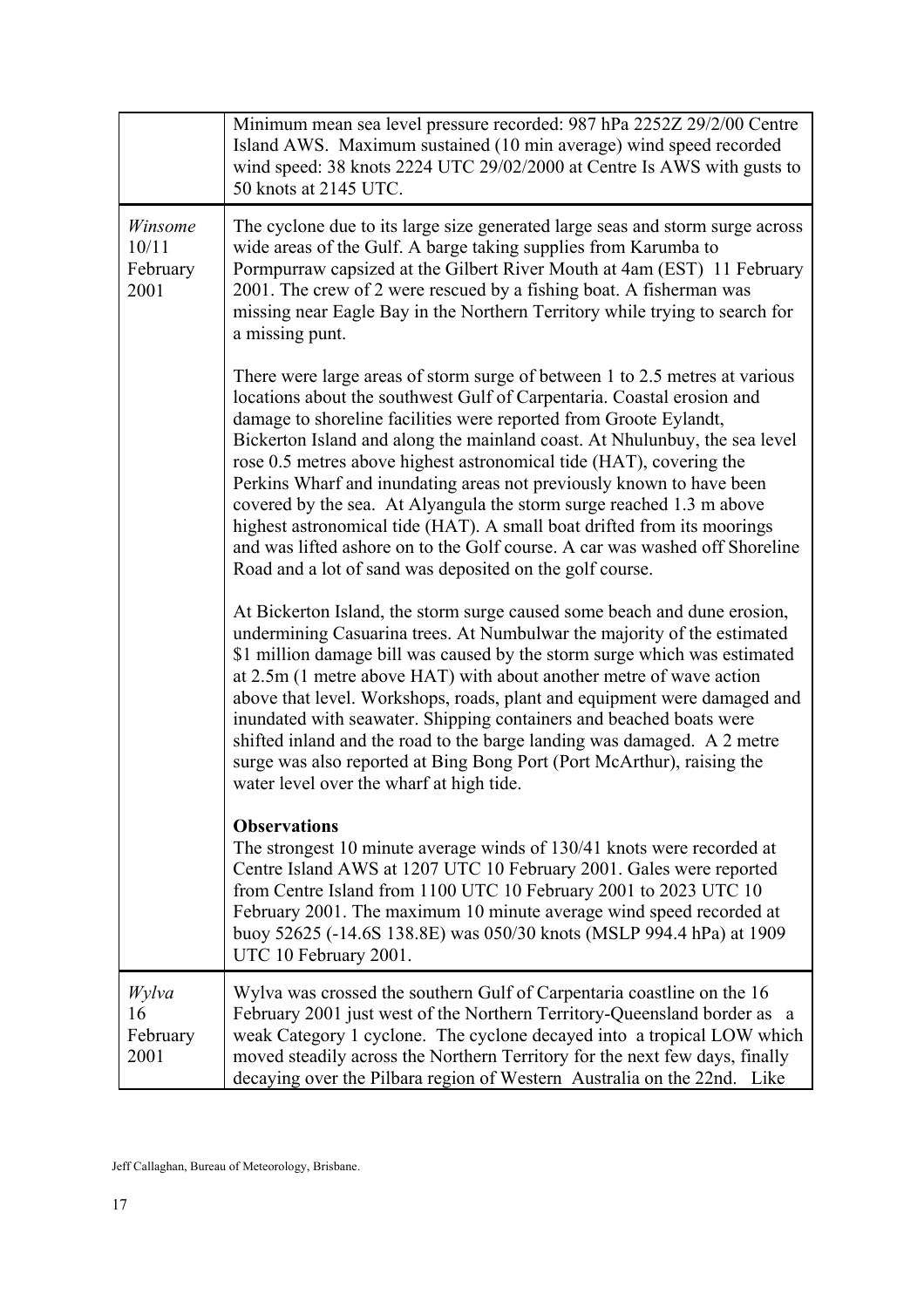|                                    | Winsome before it and Abigail afterwards, Wylva maintained its cloud<br>structure quite well over the Australian continent.<br>The strongest winds at Centre Island AWS were 0100 UTC 16th 260/30<br>knots QNH 998.6, 0200 UTC 16th 270/29 knots QNH 998. Lowest QNH<br>994.6 hPa 0700 UTC 16 <sup>th.</sup><br>The strongest winds at the buoy 52625 moored near 14.6S 138.5 E were at<br>1851 UTC $15th$ and were 280/28 knots (10 min) with the lowest bar there<br>995.3 hPa from 1736 UTC to 1809 UTC on15 February 2001.<br>The lowest bar at Mornington Is was 997.1 at 1800 UTC 15 <sup>th</sup><br>Quikscat satellite data showed 40 knot westerlies north of Centre Island<br>near 15S at 2100 UTC 15th.<br>Heavy rain from ex- Wylva produced a record flood in the upper Victoria<br>River which inundated the Kalkarindji, Daguragu, Mistake Creek and<br>Pigeon Hole communities. Around 700 people were evacuated to a tent city<br>in Katherine for several weeks. Damage estimated at \$13 million was<br>caused to infrastructure, including access roads and bridges, many houses<br>and the power station, police station and health clinic at Kalkarindji. Many<br>areas were isolated by the floods requiring food drops.                                                                                                                                            |
|------------------------------------|--------------------------------------------------------------------------------------------------------------------------------------------------------------------------------------------------------------------------------------------------------------------------------------------------------------------------------------------------------------------------------------------------------------------------------------------------------------------------------------------------------------------------------------------------------------------------------------------------------------------------------------------------------------------------------------------------------------------------------------------------------------------------------------------------------------------------------------------------------------------------------------------------------------------------------------------------------------------------------------------------------------------------------------------------------------------------------------------------------------------------------------------------------------------------------------------------------------------------------------------------------------------------------------------------------------------------------------------------------------------------------------------|
| Abigail<br>26<br>February<br>2001. | On 24 February 2001 Abigail crossed the coast near Cairns as a weak<br>tropical cyclone. It then crossed the base of Cape York Peninsula and was<br>upgraded once more to Tropical Cyclone Abigail at 1800 UTC on 25<br>February with the centre located about 60 nm northeast of Mornington<br>Island. The eye passed over Mornington Island Township around 7.00 pm<br>(EST) Monday 26 February 2001.                                                                                                                                                                                                                                                                                                                                                                                                                                                                                                                                                                                                                                                                                                                                                                                                                                                                                                                                                                                    |
|                                    | <b>Central Pressure</b><br>A barograph (located about 2km west of the AWS) read the pressure in the<br>eye at 968.5 hPa around 7.00 pm. The Mornington Island AWS (badly<br>exposed for wind) read the lowest bar (MSL) at 0820 UTC 26 February<br>2001 of 973.7 hPa The strongest wind gust recorded by the AWS was 64<br>knots at 1020 UTC 26 February 2001. Estimated wind gusts excedded 80<br>knots.<br>At Mornington Island. The storm surge reached 0.5 m above Highest<br>Astronomical Tide (HAT) and predicted high tide was 0.8m below HAT.<br>Further east at Karumba there was a 1.2m storm surge.<br>Description of Damage Sustained -Total Estimated cost -\$245,000<br>Estimated building damage -\$221,500 includes additional cost for transport<br>to remote communities .Government Residences -15. Government Facilities<br>-12. Numerous trees were downed; . Severe roof damage to modular<br>building -roof severely damaged and side walls blown out;. Solar panels and<br>hot water storage unit lifted from roof of a residence which also damaged<br>the roof and gutters; Various levels of damage to roofs -sheets blown off,<br>sheets buckled, gutters blown off, roof flashings blown off or damaged,<br>Repairs to ceilings due to water entry; Water tank blown off tank stand;<br>Damaged electrical services due to water entry through roofs, Damaged |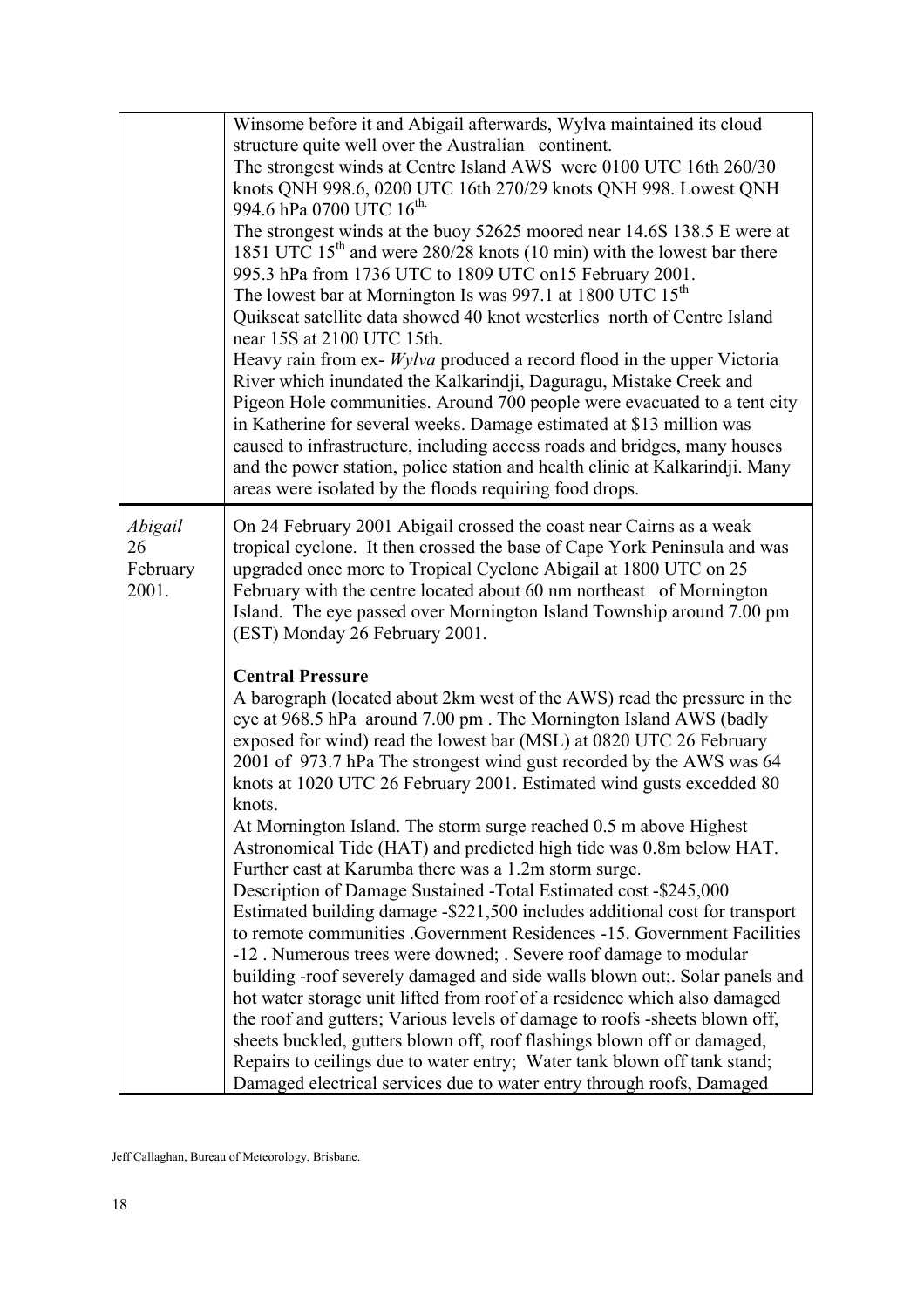|                                    | floor coverings due to water entry; Numerous TV aerials blown away; .<br>Numerous aluminium louvred sun shades ripped from nearly all buildings; .<br>A number of garage doors were blown in; Damage caused by flying debris -<br>punctured fibro cement sheets, ceveats, fascias; A number of cloths hoists<br>were damaged.                                                                                                                                                                                                                                                                                                                                                                                                                                                                                                                                                                                                                                                                                                                                                                                                                                                                                                                                                                                             |
|------------------------------------|---------------------------------------------------------------------------------------------------------------------------------------------------------------------------------------------------------------------------------------------------------------------------------------------------------------------------------------------------------------------------------------------------------------------------------------------------------------------------------------------------------------------------------------------------------------------------------------------------------------------------------------------------------------------------------------------------------------------------------------------------------------------------------------------------------------------------------------------------------------------------------------------------------------------------------------------------------------------------------------------------------------------------------------------------------------------------------------------------------------------------------------------------------------------------------------------------------------------------------------------------------------------------------------------------------------------------|
| <b>Bernie</b><br>$+2.7(+0.4)$      | Bernie tracked southward throughout its lifetime and crossed the coast near<br>the NT border at 11 pm on 4 January 2002 by which time it had weakened<br>to a category 1 cyclone. The remaining low then straddled the coast for a<br>following 12 hours before dissipating. The buoy 52627 in the Gulf of<br>Carpentaria near 15.0S 139.0E recorded maximum 10 minute mean winds<br>260/43 knots at 1451UTC 3 January 2002 and the lowest mean sea level<br>pressure of 985.1 hPa at 1813UTC 3 January 2002 when the wind was<br>280/35knots. At 6:37 pm on 3 January 2002, Quikscat data indicated SE to<br>SW winds 40 to 55 knots on the western side of the storm 70 to 140<br>kilometres from the centre. Maximum Storm Surge Height (m) 0.4m at<br>6:33pm on 3 January 2002 at Weipa and 0.3m at 11:47pm on 5 January<br>2002 at Karumba. Maximum 24 Hour Rainfall (mm) 335mm at Mornington<br>Island to 9am on 4 January 2002.                                                                                                                                                                                                                                                                                                                                                                                    |
|                                    | Beachfront washaways and sand loss occurred around Karumba. The boat<br>ramp sustained some damage as a result of wave action. All roads around<br>Burketown and Doomadgee were closed due to flooding. Some<br>environmental damage occurred but no structural damage was reported.<br>Some environmental damage occurred on Mornington Island and Sweers<br>Islands but no structural damage was reported.                                                                                                                                                                                                                                                                                                                                                                                                                                                                                                                                                                                                                                                                                                                                                                                                                                                                                                              |
| Tropical<br>$low$ 4-16<br>Jan 2003 | A long-lived monsoon low formed in the Arafura Sea on 4 January. The<br>system moved southward and inland along the Top End of the<br>Northern Territory on the $5th$ and by the 11 <sup>th</sup> was located in the Gulf south-<br>southeast of Groote Eylandt. The low never reached tropical cyclone<br>intensity in the Gulf however gales and sustained winds to 52 knots were<br>recorded as the low approached Elcho Island where a minimum MSLP<br>reading of 989.8 hPa occurred at 1040UTC 5 January 2003. Extensive tree<br>damage occurred at Elcho Island<br>In and around the Gulf of Carpentaria the monsoon low caused wind gusts<br>to 52 knots at Sweers Island on 16 January. Centre Island (15.7S, 136.8E)<br>recorded a peak gust of 47 kts on the 14 <sup>th</sup> .<br>Moderate to major flooding occurred in the Nicholson River catchment.<br>Rainfall rates in or near the catchment over the period 2300UTC 7 January<br>2003 to 2300UTC 22 January 2003 were:-Redbank Mine 1103mm,<br>Woologorang 880mm and Westmorland 889mm.<br>Maximum 24 h rainfall totals were 298 mm at Mornington Island (470mm)<br>in 48h), 162mm at Sweers Island, 159mm at Centre Island, 140mm at<br>Groote Eylandt and 179mm at Boroloola<br>Sweers Island reported tides of 60 to 90cm above astronomical levels. |
| Craig<br>7-12 March                | Tropical cyclone Craig was able to sustain tropical cyclone intensity as it<br>tracked along the northcoast of the Northern Territory until it moved into                                                                                                                                                                                                                                                                                                                                                                                                                                                                                                                                                                                                                                                                                                                                                                                                                                                                                                                                                                                                                                                                                                                                                                 |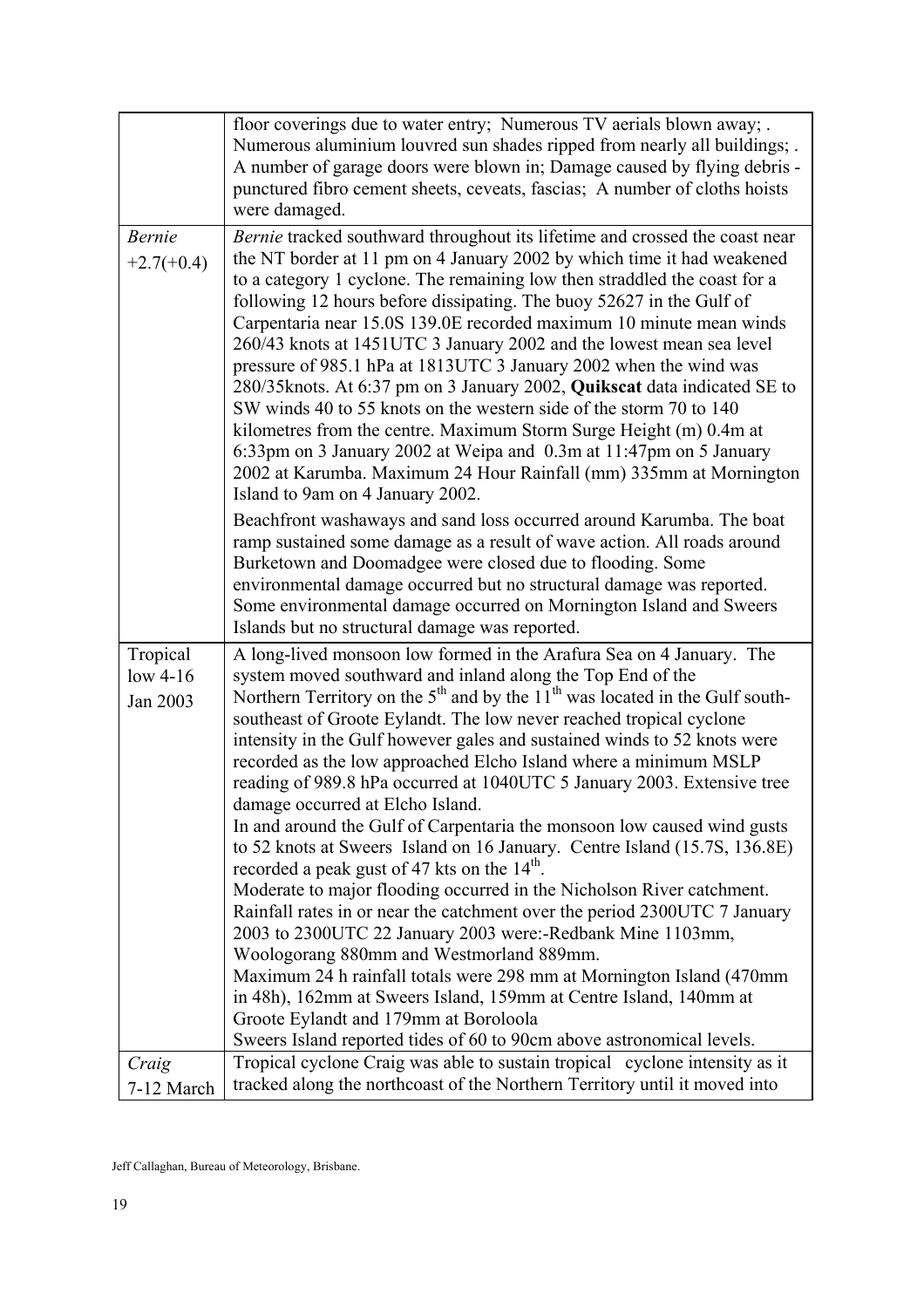| 2003                    | the Gulf of Carpentaria near Gove at 2000 UTC on 11 March. Craig<br>accelerated and ultimately moved at 22 knots toward the southeast and       |
|-------------------------|-------------------------------------------------------------------------------------------------------------------------------------------------|
|                         | finally south-southeast whilst crossing the Gulf. It developed an<br>asymmetric wind and rain structure and satellite data showed that strong   |
|                         | winds under the rainband were restricted mostly to the western flank with a                                                                     |
|                         | 70-knot south-southeast wind indicated near 15.5S, 140.7E. As the cyclone                                                                       |
|                         | approached the eastern coast of the Gulf of Carpentaria, the apparent centre                                                                    |
|                         | visible on radar continued moving towards the southeast. However, the                                                                           |
|                         | low-level centre came to a halt and remained virtually stationary over the                                                                      |
|                         | next 12 hours. This asymmetry near the centre in all likelihood gave the                                                                        |
|                         | low-level circulation a northwesterly component of motion. At Nhulunbuy                                                                         |
|                         | the peak gust of 46 kts along with a 33-kt sustained wind was recorded at<br>11/2134 UTC. The minimum SLP of 992.2 hPa occurred earlier at 2000 |
|                         | UTC. A marine pilot from Brisbane was guiding vessel C6OZ3, anchored                                                                            |
|                         | 130 nm west of Booby Island (10.6S/141.9E) from 11/1400 through                                                                                 |
|                         | 12/0700 UTC. The pilot stated that he experienced sustained                                                                                     |
|                         | winds of 55 kts with gusts over 60 kts and a 10-metre swell. The vessel was                                                                     |
|                         | apparently located under a rain band well east of Craig's centre.                                                                               |
|                         | Some minor damage was also reported to small craft in the northwestern                                                                          |
|                         | Gulf of Carpentaria and to the Alcan Plant at Nhulunbuy. On the<br>Queensland coast, Craig's effects were restricted to widespread but minor    |
|                         | damage to native vegetation and moderate to locally heavy rainfalls. At                                                                         |
|                         | Kowanyama an uprooted tree damaged one house, and numerous trees and                                                                            |
|                         | branches fell in Kowanyama and Pormuraaw. Roads were cut throughout                                                                             |
|                         | the region. Weipa, which was well to the north of the cyclone's centre,                                                                         |
|                         | recorded a storm surge of 1.1 metres, significant wave heights of 3 metres,                                                                     |
|                         | and peak wave heights of 5 metres.                                                                                                              |
| Monsoon                 | A significant monsoon LOW formed over land in the Arnhem Land                                                                                   |
| $low 10-17$<br>Jan 2004 | district of the Northern Territory on 10/11 January 2004. By 12 January<br>2004, the LOW had generated heavy rain with Limmen River, near the   |
|                         | southwest corner of the Gulf of Carpentaria, recording 187.2 mm in the 24                                                                       |
|                         | hours ending at 9 AM. Nearby on the north coast, Jabiru recorded 101.2                                                                          |
|                         | mm and Oenpelli 94.8 mm. The LOW gave general falls of between 100                                                                              |
|                         | mm to 300 mm to the northern parts of the Territory, with moderate                                                                              |
|                         | flooding in the middle reaches of the Daly River in the Territory's                                                                             |
|                         | northwest. The monsoon LOW deepened to 998 hPa and by 13/0600 UTC                                                                               |
|                         | was tracking inland close to the southeastern Gulf of Carpentaria on a<br>south-southeasterly path. By 15/0600 UTC the LOW had moved slowly     |
|                         | through the northwestern and inland central regions of Queensland                                                                               |
|                         | maintaining intensity at 996 hPa. On 15 January Mount Isa, Queensland,                                                                          |
|                         | reported its highest daily rainfall record of 198 mm in the 24 hours to 9 AM                                                                    |
|                         | since observations commenced in 1926 (previous record was 157.5 mm on                                                                           |
|                         | 14 January 1957). The highest 24-hour report was 246 mm at Moondarra.                                                                           |
| Fritz                   | Fritz moved across Cape York Peninsula and reformed in the southeast                                                                            |
|                         |                                                                                                                                                 |